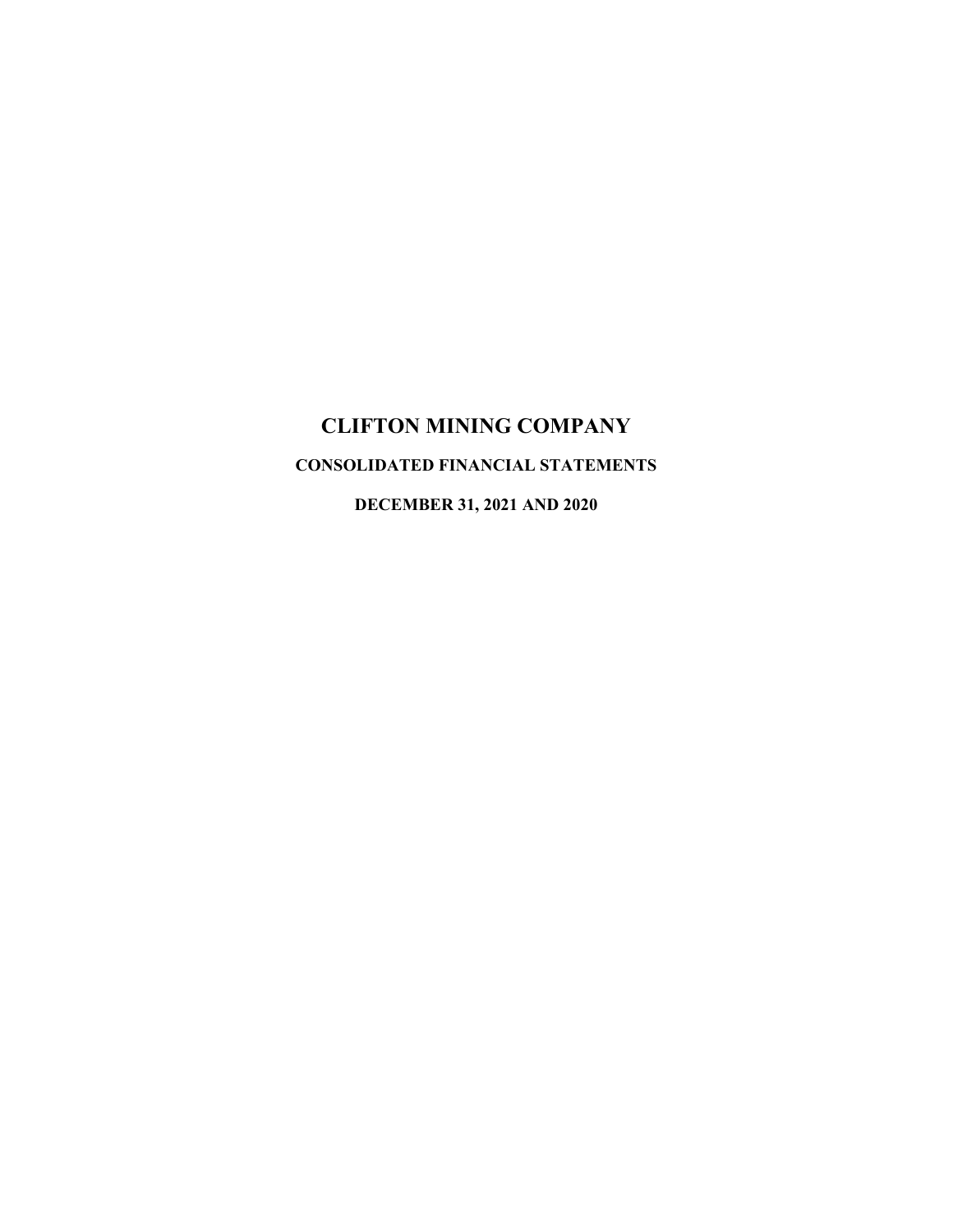# **Clifton Mining Company Index to the Consolidated Financial Statements December 31, 2021 and 2020**

|                                                            | Page |
|------------------------------------------------------------|------|
| Report of Independent Registered Public Accounting Firm    | 2    |
| <b>Consolidated Financial Statements</b>                   |      |
| <b>Consolidated Balance Sheets</b>                         | 4    |
| Consolidated Statements of Operations                      | 5    |
| <b>Consolidated Statements of Cash Flows</b>               | 6    |
| Consolidated Statements of Changes in Stockholders' Equity |      |
| Notes to the Consolidated Financial Statements             | 8    |
|                                                            |      |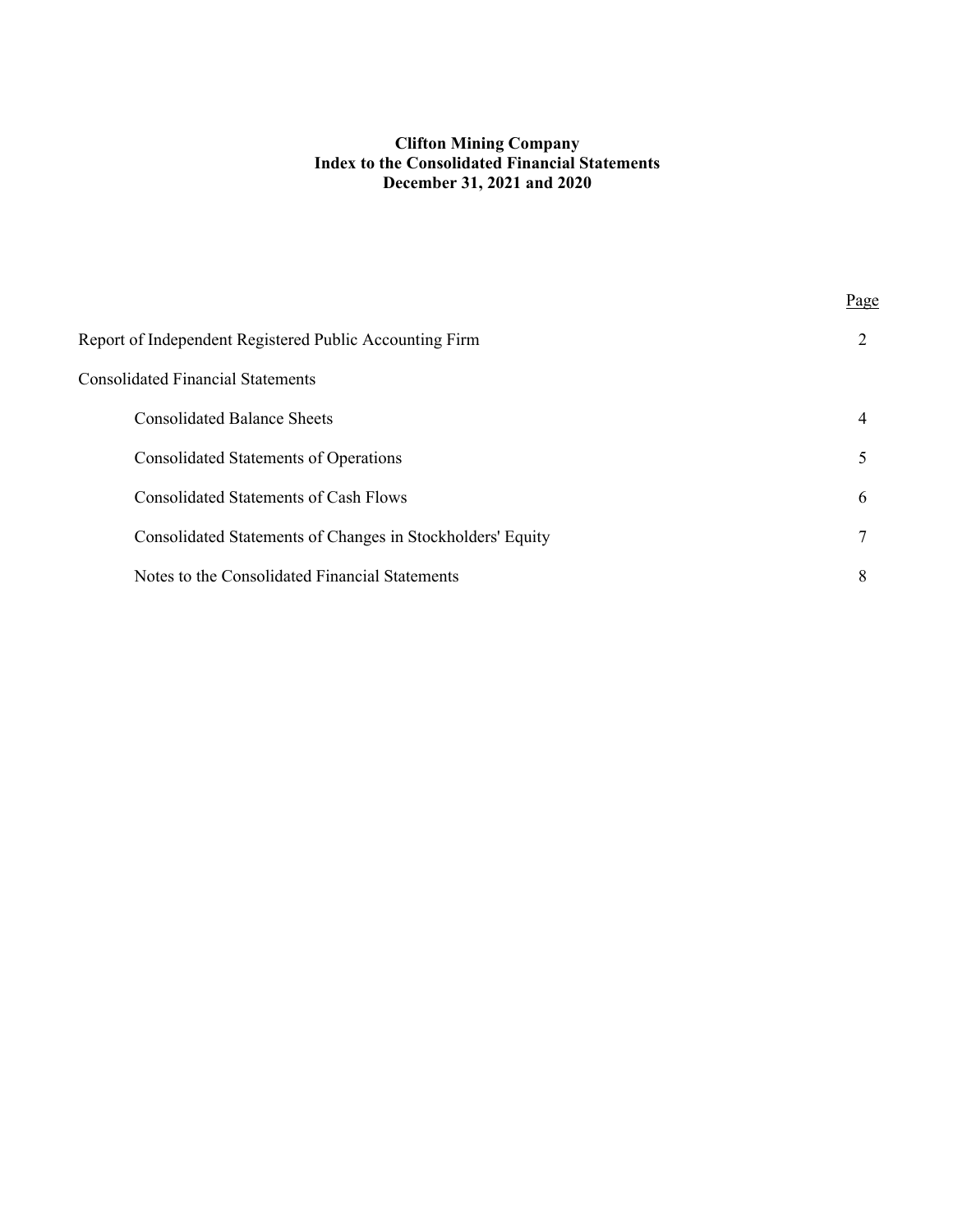

**MAC ACCOUNTING GROUP, IIP** CERTIFIED PUBLIC ACCOUNTANTS

#### **REPORT OF INDEPENDENT REGISTERED PUBLIC ACCOUNTING FIRM**

BOARD OF DIRECTORS AND SHAREHOLDERS CLIFTON MINING COMPANY

### **OPINION ON THE FINANCIAL STATEMENTS**

WE HAVE AUDITED THE ACCOMPANYING CONSOLIDATED BALANCE SHEETS OF CLIFTON MINING COMPANY AS OF DECEMBER 31, 2021 AND 2020, AND THE RELATED CONSOLIDATED STATEMENTS OF OPERATIONS, STOCKHOLDERS' EQUITY AND CASH FLOWS FOR THE YEARS THEN ENDED, AND THE RELATED NOTES (COLLECTIVELY REFERRED TO AS THE "FINANCIAL STATEMENTS"). IN OUR OPINION, THE FINANCIAL STATEMENTS PRESENT FAIRLY, IN ALL MATERIAL RESPECTS, THE FINANCIAL POSITION OF CLIFTON MINING COMPANY AS OF DECEMBER 31, 2021 AND 2020, AND THE RESULTS OF ITS OPERATIONS AND ITS CASH FLOWS FOR EACH OF THE YEARS THEN ENDED, IN CONFORMITY WITH ACCOUNTING PRINCIPLES GENERALLY ACCEPTED IN THE UNITED STATES OF AMERICA.

#### **BASIS FOR OPINION**

THESE FINANCIAL STATEMENTS ARE THE RESPONSIBILITY OF THE ENTITY'S MANAGEMENT. OUR RESPONSIBILITY IS TO EXPRESS AN OPINION ON THESE FINANCIAL STATEMENTS BASED ON OUR AUDITS. WE ARE A PUBLIC ACCOUNTING FIRM REGISTERED WITH THE PUBLIC COMPANY ACCOUNTING OVERSIGHT BOARD (UNITED STATES) ("PCAOB") AND ARE REQUIRED TO BE INDEPENDENT WITH RESPECT TO CLIFTON MINING COMPANY IN ACCORDANCE WITH THE U.S. FEDERAL SECURITIES LAWS AND THE APPLICABLE RULES AND REGULATIONS OF THE SECURITIES AND EXCHANGE COMMISSION AND THE PCAOB.

WE CONDUCTED OUR AUDITS IN ACCORDANCE WITH THE STANDARDS OF THE PCAOB AND IN ACCORDANCE WITH AUDITING STANDARDS GENERALLY ACCEPTED IN THE UNITED STATES OF AMERICA. THOSE STANDARDS REQUIRE THAT WE PLAN AND PERFORM THE AUDIT TO OBTAIN REASONABLE ASSURANCE ABOUT WHETHER THE FINANCIAL STATEMENTS ARE FREE OF MATERIAL MISSTATEMENT, WHETHER DUE TO ERROR OR FRAUD. CLIFTON MINING COMPANY IS NOT REQUIRED TO HAVE, NOR WERE WE ENGAGED TO PERFORM, AN AUDIT OF ITS INTERNAL CONTROL OVER FINANCIAL REPORTING. AS PART OF OUR AUDITS WE ARE REQUIRED TO OBTAIN AN UNDERSTANDING OF INTERNAL CONTROL OVER FINANCIAL REPORTING BUT NOT FOR THE PURPOSE OF EXPRESSING AN OPINION ON THE EFFECTIVENESS OF THE ENTITY'S INTERNAL CONTROL OVER FINANCIAL REPORTING. ACCORDINGLY, WE EXPRESS NO SUCH OPINION.

OUR AUDITS INCLUDED PERFORMING PROCEDURES TO ASSESS THE RISKS OF MATERIAL MISSTATEMENT OF THE FINANCIAL STATEMENTS, WHETHER DUE TO ERROR OR FRAUD, AND PERFORMING PROCEDURES THAT RESPOND TO THOSE RISKS. SUCH PROCEDURES INCLUDED EXAMINING, ON A TEST BASIS, EVIDENCE REGARDING THE AMOUNTS AND DISCLOSURES IN THE FINANCIAL STATEMENTS. OUR AUDITS ALSO INCLUDED EVALUATING THE ACCOUNTING PRINCIPLES USED AND SIGNIFICANT ESTIMATES MADE BY MANAGEMENT, AS WELL AS EVALUATING THE OVERALL PRESENTATION OF THE FINANCIAL STATEMENTS. WE BELIEVE THAT OUR AUDITS PROVIDE A REASONABLE BASIS FOR OUR OPINION.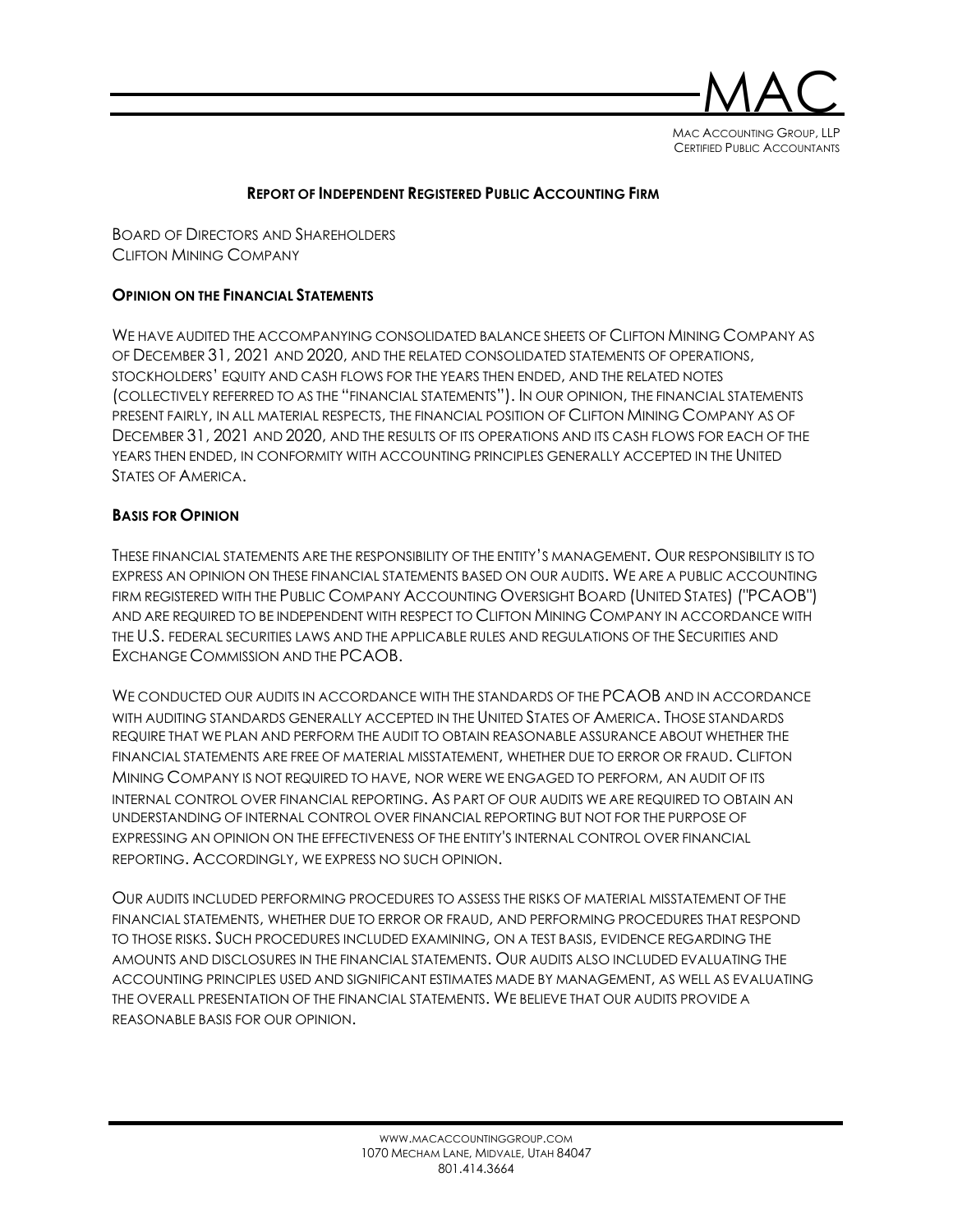# **CRITICAL AUDIT MATTERS**

CRITICAL AUDIT MATTERS ARE MATTERS ARISING FROM THE CURRENT PERIOD AUDIT OF THE FINANCIAL STATEMENTS THAT WERE COMMUNICATED OR REQUIRED TO BE COMMUNICATED TO THE AUDIT COMMITTEE AND THAT: (1) RELATE TO ACCOUNTS OR DISCLOSURES THAT ARE MATERIAL TO THE FINANCIAL STATEMENTS AND (2) INVOLVED OUR ESPECIALLY CHALLENGING, SUBJECTIVE, OR COMPLEX JUDGMENTS. THE COMMUNICATION OF CRITICAL AUDIT MATTERS DOES NOT ALTER IN ANY WAY OUR OPINION ON THE FINANCIAL STATEMENTS, TAKEN AS A WHOLE, AND WE ARE NOT, BY COMMUNICATING THE CRITICAL AUDIT MATTERS BELOW, PROVIDING SEPARATE OPINIONS ON THE CRITICAL AUDIT MATTERS OR ON THE ACCOUNTS OR DISCLOSURES TO WHICH THEY RELATE.

#### *DESERT HAWK GOLD CORP. INVESTMENT IN EQUITY SECURITIES*

AS DISCUSSED IN NOTE 1 OF THE CONSOLIDATED FINANCIAL STATEMENTS, AS OF DECEMBER 31, 2021 AND 2020, THE COMPANY OWNED 5,810,824 SHARES OF DESERT HAWK GOLD CORP. THIS INVESTMENT IS ACCOUNTED FOR AS AN INVESTMENT IN EQUITY SECURITIES. DUE TO THE EQUITY SECURITIES NOT HAVING A READILY DETERMINABLE FAIR VALUE, THE COMPANY ELECTED TO MEASURE THE SECURITIES AT COST MINUS IMPAIRMENT, IF ANY, PLUS OR MINUS CHANGES RESULTING FROM OBSERVABLE PRICE CHANGES IN ORDERLY TRANSACTIONS FOR IDENTICAL OR SIMILAR INVESTMENTS OF THE SAME ISSUER. AS OF DECEMBER 31, 2021 AND 2020, THE INVESTMENT WAS VALUED AT \$1.00 PER SHARE OR \$5,810,824 BASED ON A PRIVATE EQUITY OFFERING DESERT HAWK GOLD CORP. COMPLETED DURING THE THIRD QUARTER OF CALENDAR YEAR 2020 WHERE THEY SOLD 200,000 SHARES OF COMMON STOCK FOR \$1.00 PER SHARE. DURING THE YEARS ENDED DECEMBER 31, 2021 AND 2020, NO IMPAIRMENT EXPENSE WAS RECOGNIZED RELATED THIS THIS INVESTMENT.

AUDITING THE COMPANY'S INVESTMENT IN DESERT HAWK GOLD CORP. WAS CHALLENGING DUE TO THE AUDITOR JUDGEMENT REQUIRED. TO FORM OUR OVERALL OPINION IN LIGHT OF THESE DIFFICULTIES, WE HAD TO EVALUATE DESERT HAWK'S QUARTERLY AND ANNUAL REPORTS FILED WITH THE SECURITIES AND EXCHANGE COMMISSION AND DETERMINE IF THERE WERE SIGNIFICANT CHANGES IN DESERT HAWK GOLD CORP.'S FAIR VALUE SINCE THE PRIVATE EQUITY OFFERING WAS COMPLETED DURING THE THIRD QUARTER OF CALENDAR YEAR 2020. WE CONCLUDED THE COMPANY'S ACCOUNTING FOR AND LACK OF IMPAIRMENT FOR THIS INVESTMENT WAS REASONABLE.

# MAC ACCOUNTING GROUP, LLP

WE HAVE SERVED AS CLIFTON MINING COMPANY'S AUDITOR SINCE 2016.

MIDVALE, UTAH APRIL 1, 2022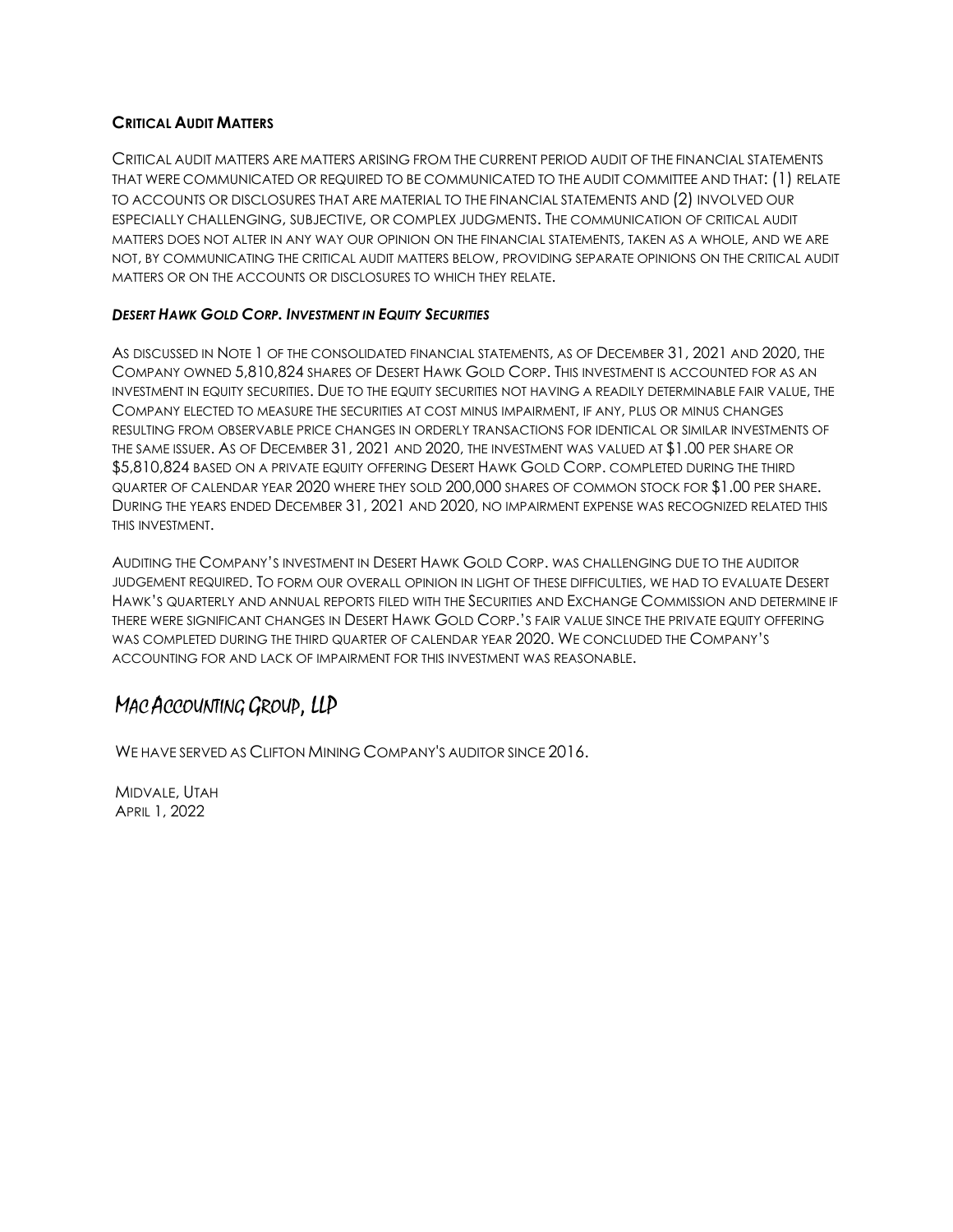# CLIFTON MINING COMPANY **Consolidated Balance Sheets**

| <u>ASSETS</u>                                                             |                           | As of December 31, |               |
|---------------------------------------------------------------------------|---------------------------|--------------------|---------------|
|                                                                           |                           | 2021               | 2020          |
| <b>CURRENT ASSETS</b>                                                     |                           |                    |               |
| Cash                                                                      | $\boldsymbol{\mathsf{S}}$ | 2,458,595 \$       | 2,966,221     |
| Equity securities (Note 1, 10)                                            |                           |                    | 96            |
| Receivables                                                               |                           | 133                | 18,095        |
| Prepaid expenses                                                          |                           | 18,343             | 14,253        |
| <b>Total Current Assets</b>                                               |                           | 2,477,072          | 2,998,665     |
| PROPERTY AND EQUIPMENT - IDLE PROPERTY                                    |                           |                    |               |
| Mineral properties (Note 3)                                               |                           | 1,092,815          | 1,105,115     |
| Buildings, net (Note 6)                                                   |                           | 136,676            | 146,149       |
| Milling equipment, net (Note 6)                                           |                           | 342,456            | 381,141       |
| Total Property and Equipment, Net                                         |                           | 1,571,947          | 1,632,405     |
| <b>OTHER ASSETS</b>                                                       |                           |                    |               |
| Equity investment in affiliate (Notes 1, 2)                               |                           | 1,449,490          | 1,306,590     |
| Equity securities in affiliate (Notes $1, 3, 10$ )                        |                           | 5,810,824          | 5,810,824     |
| Restricted cash-reclamation bonds (Note 4)                                |                           | 258,574            | 262,335       |
| Patent filings (Note 6)                                                   |                           | 9,813              | 11,612        |
| Deposit                                                                   |                           | 350                | 350           |
| <b>Total Other Assets</b>                                                 |                           | 7,529,051          | 7,391,711     |
| <b>Total Assets</b>                                                       | \$                        | 11,578,070 \$      | 12,022,781    |
| <b>LIABILITIES AND STOCKHOLDERS' EQUITY</b>                               |                           |                    |               |
| <b>CURRENT LIABILITIES</b>                                                |                           |                    |               |
| Accounts payable and accrued liabilities                                  | \$                        | 7,547 \$           | 1,887         |
| <b>Total Current Liabilities</b>                                          |                           | 7,547              | 1,887         |
| <b>LONG-TERM LIABILITIES</b>                                              |                           |                    |               |
| Reclamation and remediation liabilities (Note 4)                          |                           | 55,901             | 52,669        |
| <b>Total Liabilities</b>                                                  |                           | 63,448             | 54,556        |
| STOCKHOLDERS' EQUITY                                                      |                           |                    |               |
| Preferred stock, \$0.001 par value, 10,000,000 shares authorized; 154,584 |                           |                    |               |
| and 154,584 shares issued and outstanding, respectively (Note 7)          |                           | 155                | 155           |
| Common stock, \$0.001 par value, 70,000,000 shares authorized; 58,770,791 |                           |                    |               |
| and 58,770,791 shares issued, respectively, 55,212,261 and 56,166,484     |                           |                    |               |
| shares outstanding, respectively (Note 7)                                 |                           | 58,771             | 58,771        |
| Additional paid-in capital                                                |                           | 16,960,931         | 16,858,976    |
| Retained deficit                                                          |                           | (4,859,640)        | (4, 542, 304) |
| Less: Treasury stock, at cost, 3,558,530 and 2,604,307 shares as of       |                           |                    |               |
| December 31, 2021 and 2020, respectively (Note 7)                         |                           | (676, 561)         | (438, 636)    |
| Total Clifton Mining Stockholders' Equity                                 |                           | 11,483,656         | 11,936,962    |
| Noncontrolling interest                                                   |                           | 30,966             | 31,263        |
|                                                                           |                           |                    |               |
| Total Stockholders' Equity                                                |                           | 11,514,622         | 11,968,225    |
| Total Liabilities and Stockholders' Equity                                | S                         | 11,578,070 \$      | 12,022,781    |

See accompanying notes to consolidated financial statements. 4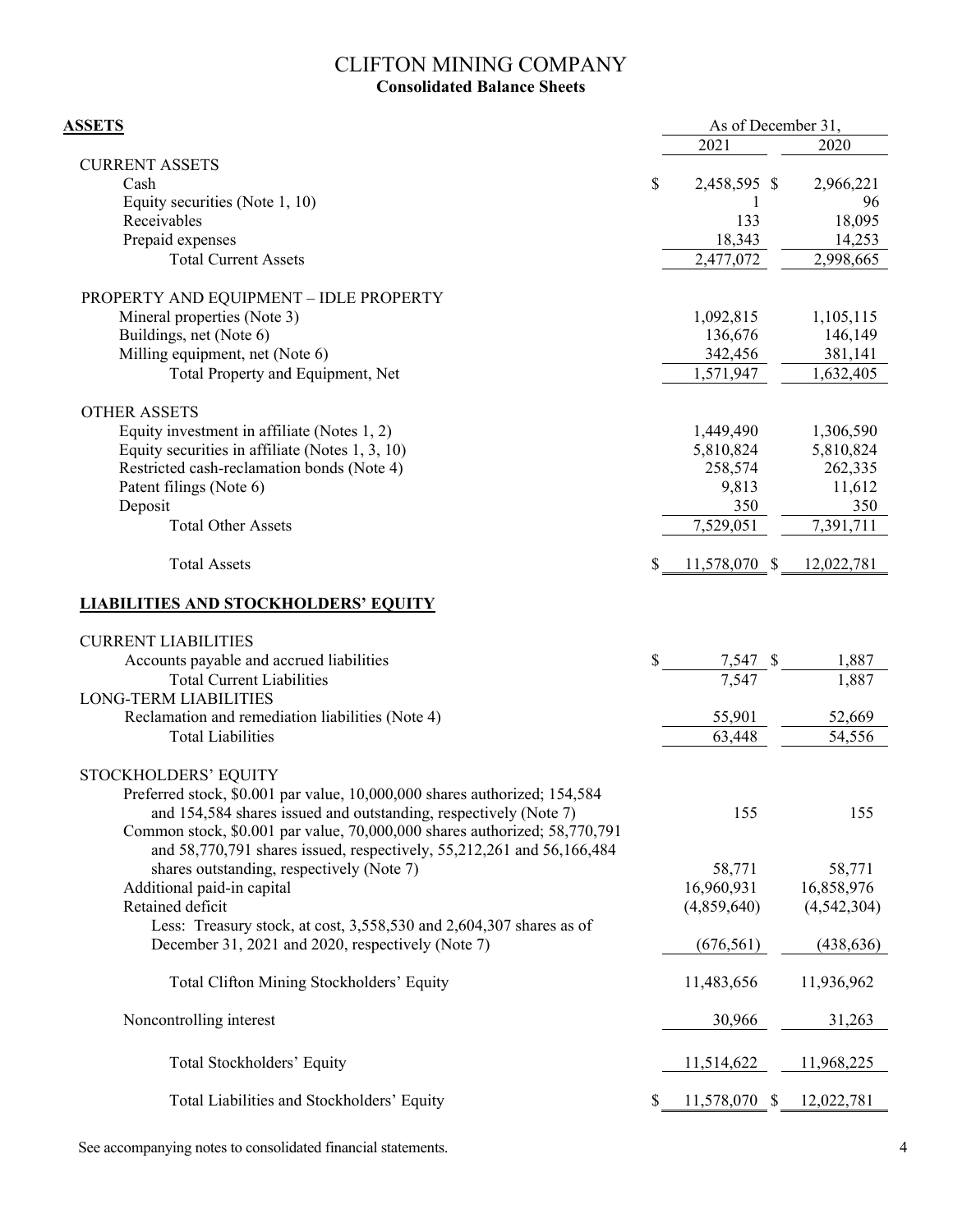# CLIFTON MINING COMPANY **Consolidated Statements of Operations**

|                                                                          |    | Years Ended December 31, |            |
|--------------------------------------------------------------------------|----|--------------------------|------------|
|                                                                          |    | 2021                     | 2020       |
| <b>REVENUE</b>                                                           | \$ | \$                       |            |
| <b>EXPENSES</b>                                                          |    |                          |            |
| <b>Exploration costs</b>                                                 |    | 22,300                   | 12,300     |
| General and administrative                                               |    | 53,394                   | 22,247     |
| Professional fees                                                        |    | 41,345                   | 60,250     |
| Accretion expense                                                        |    | 3,232                    | 3,045      |
| Depreciation and amortization                                            |    | 49,957                   | 50,093     |
| Salaries and employee benefits                                           |    | 353,832                  | 356,721    |
| Stock based compensation                                                 |    | 101,955                  | 62,285     |
| Property and claim taxes, filing fees and insurance                      |    | 124,568                  | 133,958    |
| <b>Total Expenses</b>                                                    |    | 750,583                  | 700,899    |
| Loss From Operations                                                     |    | (750, 583)               | (700, 899) |
| <b>OTHER INCOME (EXPENSE)</b>                                            |    |                          |            |
| Interest income                                                          |    | 395                      | 8,270      |
| Gain from equity investment                                              |    | 367,887                  | 1,558,366  |
| Gain (loss) on equity securities - net                                   |    | (95)                     | 3,486,328  |
| Gain from affiliate stock transactions                                   |    | 64,763                   | 85,368     |
| Other Income (Expense)                                                   |    | 432,950                  | 5,138,332  |
| Income (Loss) Before Income Taxes                                        |    | (317, 633)               | 4,437,433  |
| <b>Income Taxes</b>                                                      |    |                          |            |
| Net Income (Loss)                                                        |    | (317, 633)               | 4,437,433  |
| Less: Net Loss Attributable to Noncontrolling Interest                   |    | 297                      | 297        |
| Net Income (Loss) Attributable to Clifton Mining                         | \$ | $(317, 336)$ \$          | 4,437,730  |
| Net income (loss) per share $-$ basic                                    | \$ | $(0.01)$ \$              | 0.08       |
| Net income (loss) per share – fully diluted                              | \$ | $(0.01)$ \$              | 0.07       |
|                                                                          |    |                          |            |
| Weighted average number of common shares outstanding<br>during the year: |    |                          |            |
| <b>Basic</b>                                                             |    | 55,482,679               | 57,671,745 |
| Diluted                                                                  |    | 55,482,679               | 60,055,607 |
|                                                                          |    |                          |            |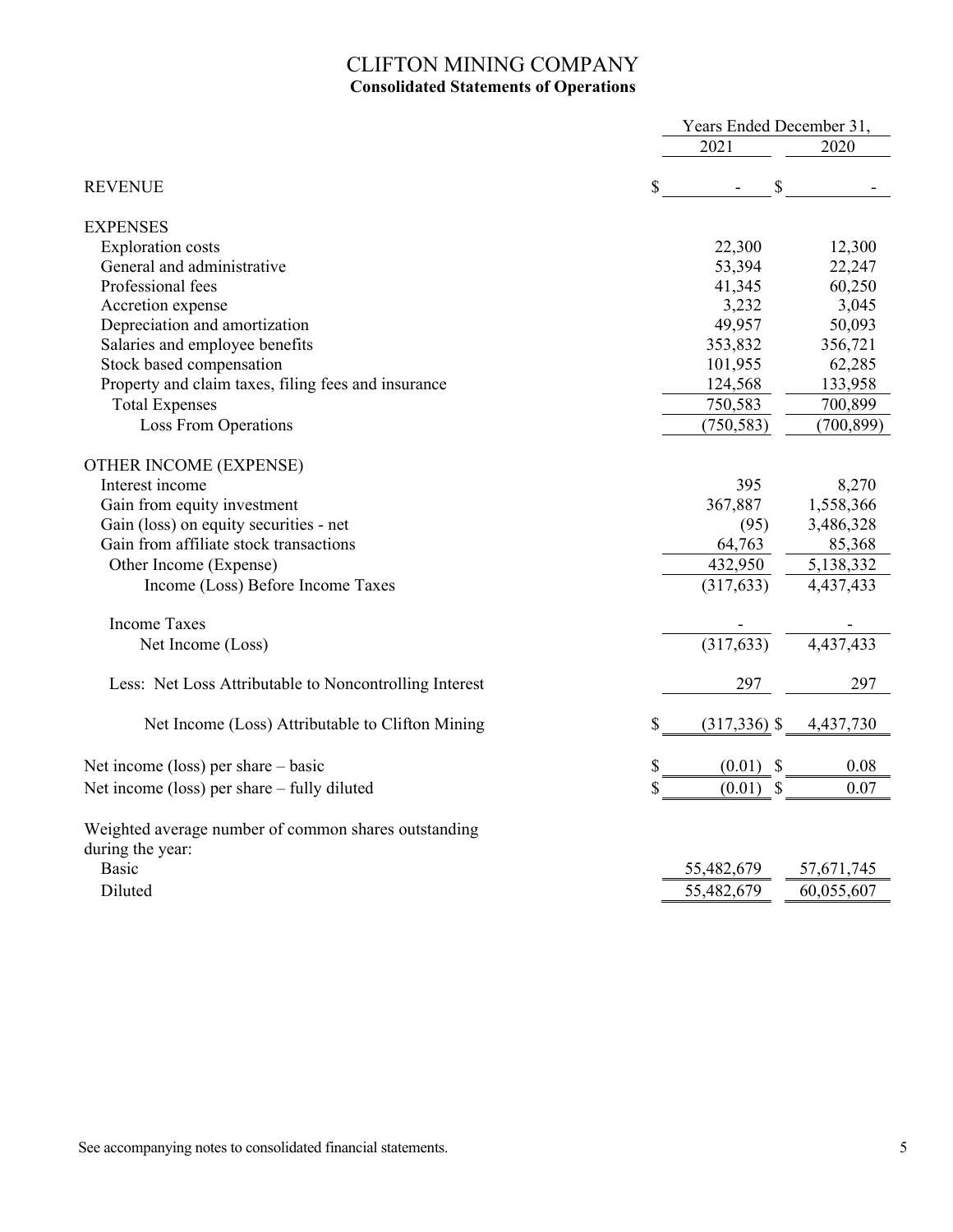# CLIFTON MINING COMPANY **Consolidated Statements of Cash Flows**

|                                                                                                                   |    | Years Ended December 31,  |             |
|-------------------------------------------------------------------------------------------------------------------|----|---------------------------|-------------|
|                                                                                                                   |    | 2021                      | 2020        |
| Cash Flows From Operating Activities:                                                                             |    |                           |             |
| Net income (loss)                                                                                                 | \$ | $(317, 633)$ \$           | 4,437,433   |
| Adjustments to reconcile net loss to net cash used by operating activities:                                       |    |                           |             |
| Depreciation and amortization expense                                                                             |    | 49,957                    | 50,093      |
| Depletion expense                                                                                                 |    | 12,300                    | 12,300      |
| Accretion expense                                                                                                 |    | 3,232                     | 3,045       |
| Gain from equity investment                                                                                       |    | (367, 887)                | (1,558,366) |
| Loss (gain) from equity securities - net                                                                          |    | 95                        | (3,486,328) |
| Gain from affiliate stock transactions                                                                            |    | (64, 763)                 | (85,368)    |
| Valuation for stock-based compensation expense related to options<br>Changes in operating assets and liabilities: |    | 101,955                   | 62,285      |
| Decrease (increase) in receivables, prepaid expenses, and other assets                                            |    | 17,633                    | (156,097)   |
| Increase (decrease) in accounts payable and accrued liabilities                                                   |    | 5,660                     | (4,039)     |
| Net Cash Used in Operating Activities                                                                             |    | (559, 451)                | (725, 042)  |
| Cash Flows From Investing Activities:                                                                             |    |                           |             |
| Purchase of treasury stock                                                                                        |    | (237, 925)                | (438, 636)  |
| Distributions from equity investment                                                                              |    | 289,750                   | 1,372,500   |
| Net Cash Provided by Investing Activities                                                                         |    | 51,825                    | 933,864     |
| Cash Flows From Financing Activities:                                                                             |    |                           |             |
| Net Cash Provided by Financing Activities                                                                         |    |                           |             |
| Net (decrease) increase in cash                                                                                   |    | (507, 626)                | 208,822     |
| Cash, beginning of year                                                                                           |    | 2,966,221                 | 2,757,399   |
| Cash, end of year                                                                                                 | \$ | $\mathbb{S}$<br>2,458,595 | 2,966,221   |
| <b>SUPPLEMENTAL CASH FLOW DISCLOSURES:</b>                                                                        |    |                           |             |
| Interest paid                                                                                                     | \$ | \$                        |             |
| Taxes paid                                                                                                        | \$ | \$                        |             |
| NON CASH INVESTING & FINANCING ACTIVITIES:                                                                        |    |                           |             |
| Noncontrolling interest income allocation                                                                         | \$ | 297 \$                    | 297         |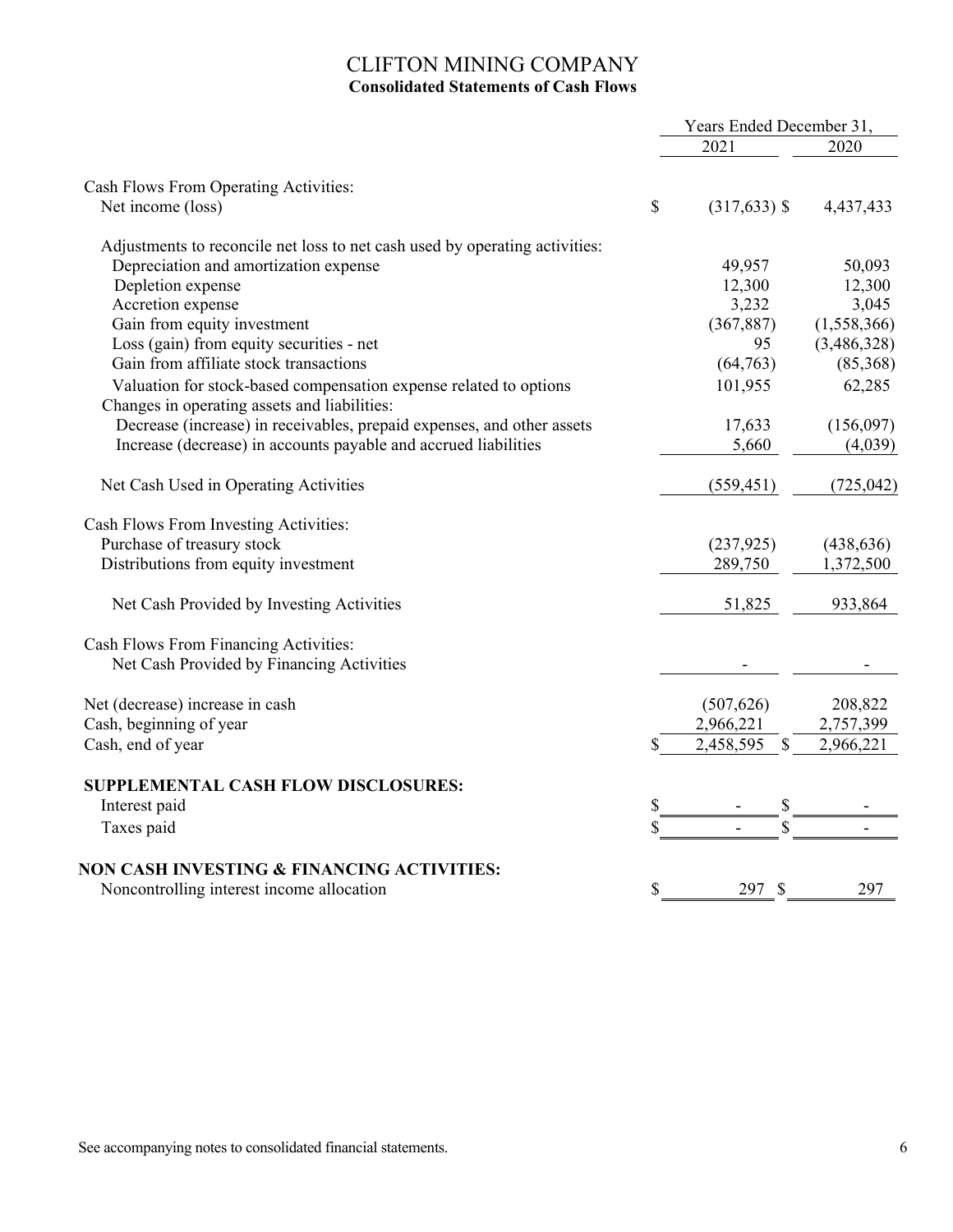# CLIFTON MINING COMPANY **Consolidated Statements of Changes in Stockholders' Equity for the Years Ended December 31, 2021 and 2020**

|                                                                        | <b>Series A Preferred Shares</b> |           |               |                          | <b>Common Shares</b>     |                          | <b>Additional</b>        | <b>Retained</b>  | <b>Treasury</b><br><b>Stock at</b> | <b>Clifton Mining</b><br>Stockholders' | Non-<br>controlling | <b>Total</b><br>Stockholders' |
|------------------------------------------------------------------------|----------------------------------|-----------|---------------|--------------------------|--------------------------|--------------------------|--------------------------|------------------|------------------------------------|----------------------------------------|---------------------|-------------------------------|
|                                                                        | <b>Shares</b>                    | Amount    | <b>Shares</b> | Amount                   | Paid-in Capital          | <b>Deficit</b>           | Cost                     | <b>Equity</b>    | <b>Interest</b>                    | <b>Equity</b>                          |                     |                               |
| Balance, December 31, 2019                                             | 154,584                          | 155       | 58,770,791    | 58,771                   | 16,796,691               | (8,980,034)              |                          | 7,875,583        | 31,560                             | 7,907,143                              |                     |                               |
| Compensation related to<br>options                                     |                                  |           |               |                          | 62,285                   |                          |                          | 62,285           |                                    | 62,285                                 |                     |                               |
| Purchase of Treasury Stock at<br>Cost<br>Net income (loss) at December |                                  |           |               | $\blacksquare$           | $\overline{\phantom{a}}$ | $\overline{\phantom{a}}$ | (438, 636)               | (438, 636)       |                                    | (438, 636)                             |                     |                               |
| 31, 2020                                                               |                                  |           |               | $\overline{\phantom{a}}$ | $\overline{\phantom{a}}$ | 4,437,730                | $\overline{\phantom{a}}$ | 4,437,730        | (297)                              | 4,437,433                              |                     |                               |
| Balance, December 31, 2020                                             | 154,584                          | 155       | 58,770,791    | 58,771                   | 16,858,976               | (4,542,304)              | (438, 636)               | 11,936,962       | 31,263                             | 11,968,225                             |                     |                               |
| Compensation related to<br>options                                     |                                  |           |               |                          | 101,955                  |                          |                          | 101,955          |                                    | 101,955                                |                     |                               |
| Purchase of Treasury Stock at<br>Cost                                  |                                  |           |               |                          |                          |                          | (237, 925)               | (237, 925)       | $\overline{\phantom{a}}$           | (237, 925)                             |                     |                               |
| Net income (loss) at December<br>31, 2021                              |                                  |           |               |                          |                          | (317, 336)               |                          | (317, 336)       | (297)                              | (317,633)                              |                     |                               |
| Balance, December 31, 2021                                             | 154,584                          | 155<br>-S | 58,770,791    | 58,771<br>S.             | 16,960,931               | (4,859,640)<br>S         | \$ (676,561)             | 11,483,656<br>\$ | 30,966<br>S.                       | \$11,514,622                           |                     |                               |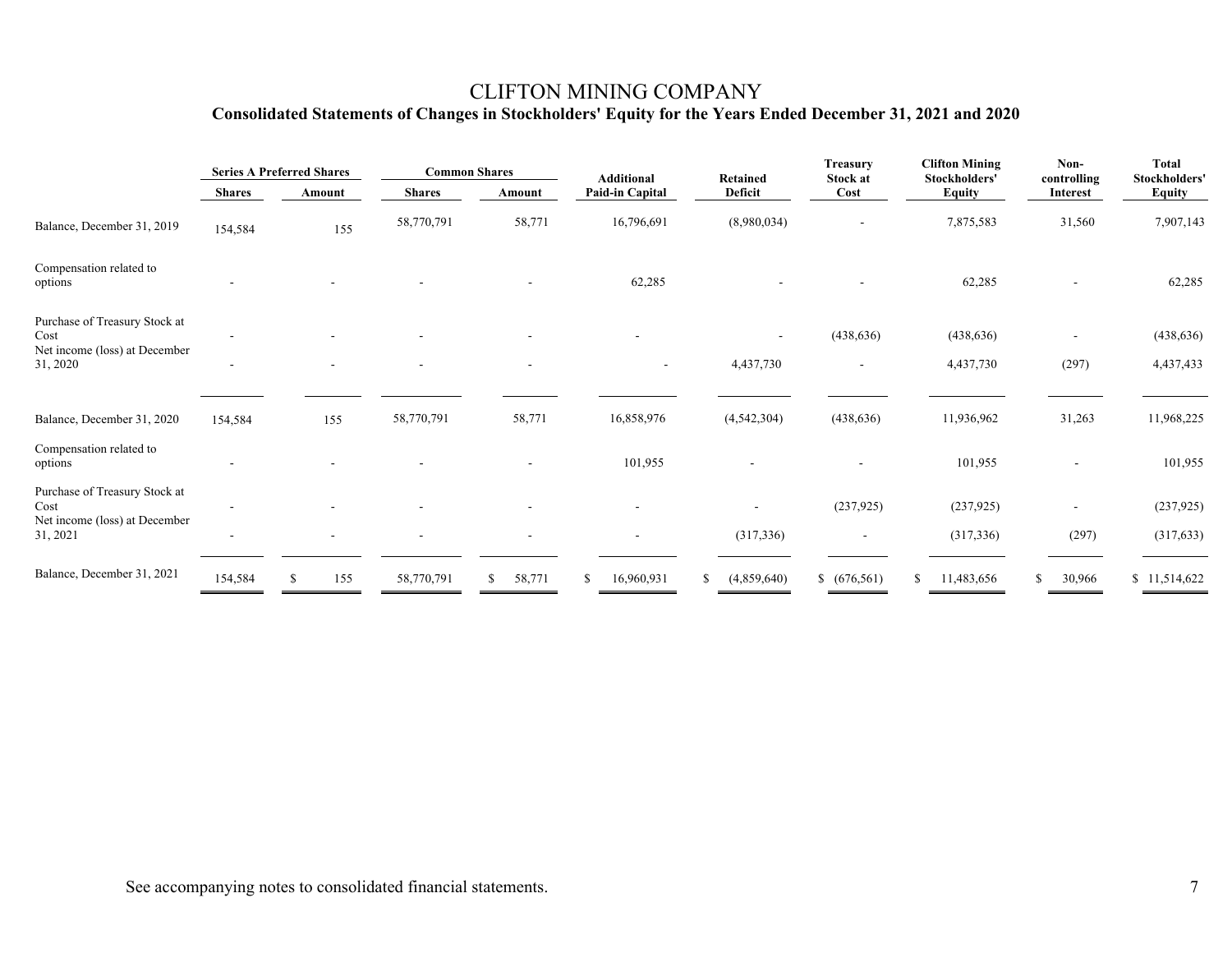# NOTE 1 - SUMMARY OF SIGNIFICANT ACCOUNTING POLICIES

#### Nature of Organization

Clifton Mining Company (the Company), was incorporated on June 8, 1993 under the laws of the State of Utah. In the beginning years, the Company was engaged in the process of acquiring, exploring, and developing properties or selling the properties at an appreciated value. The Company has acquired several claims which have previously been in production, with historical production records. The Company has obtained a report calculating mineralized material for the Clifton shear zone property (see Note 3 – Mineral Properties) and is no longer considered to be in the exploration stage. The Company is now primarily engaged in property management by joint venturing the properties to other companies including the use of the Company's equipment to bring the claims into production and investing in other businesses.

# Principles of Consolidation

The consolidated financial statements are prepared in accordance with accounting principles generally accepted in the United States and include the accounts of its 61% owned subsidiary, Woodman Mining Company. All intercompany accounts have been eliminated in consolidation.

#### Cash and Cash Equivalents

For purposes of the statements of cash flows, cash includes all cash and investments with original maturities to the Company of three months or less. As of December 31, 2021 and 2020 the Company had no cash equivalents.

#### Equity Securities

In accordance with ASC 321 Investment – Equity Securities, equity securities are measured at fair value with the changes in fair value recognized in net income.

For the years ended December 31, 2021 and 2020, the Company had net (loss) gains on equity securities of (\$95) and \$3,486,328 respectively, which were recorded within other income (expense) on the Consolidated Statements of Operations.

As of December 31, 2021 and 2020, the Company has classified equity securities representing the investment of cash available for current operations with a fair value of \$1 and \$96, respectively, in current assets on the Consolidated Balance Sheet.

As of December 31, 2021 and 2020, the Company owned 5,810,824 and 5,810,824 shares of common stock or a 21.7% and 21.7% interest in Desert Hawk Gold Corp., respectively. Although ownership percentages above 20% would normally be accounted for using the equity method, the Company is accounting for this investment as an investment in equity securities due to the Company not having any significant influence over Desert Hawk Gold Corp.

The last private equity offering Desert Hawk had completed up to the end of December 31, 2021, was at \$1.00 per share during the third quarter of calendar year 2020. As of December 31, 2021 and 2020, the investment in the affiliate was therefore valued at the \$1.00 per share for a fair value of \$5,810,824 and \$5,810,824, respectively (See Note 10 – Fair Value of Financial Instruments). This investment is classified as other assets on the Consolidated Balance Sheet due to the investments being made for the purposes of control or affiliation, in accordance with ASC 210-10 Balance Sheet – Overall. During the years ended December 31, 2021 and 2020, we recognized a gain for the upward adjustment to the investment of \$0 and \$3,486,494, respectively.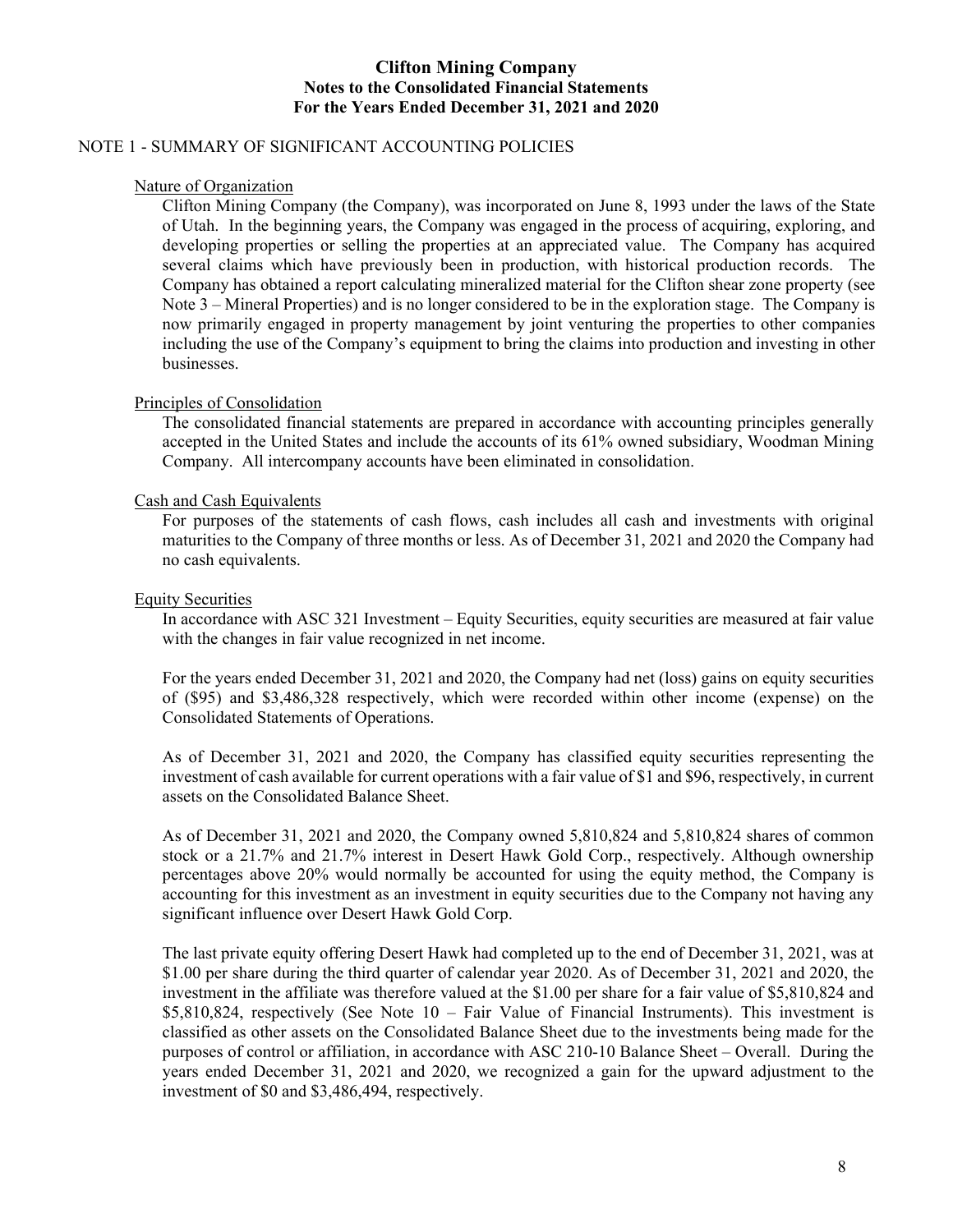# NOTE 1 - SUMMARY OF SIGNIFICANT ACCOUNTING POLICIES (Continued)

#### Equity Investments

The Company accounts for its investments in companies subject to significant influence using the equity method of accounting, under which, the Company's pro-rata share of the net income (loss) of the affiliate is recognized as income (loss) in the Company's income statement. The Company also records its share of the change in equity of the affiliate in the Company's income statement and is added to the investment on the balance sheet. Distributions received from the affiliate are treated as a return of capital and are accordingly deducted from the carrying value of the investment. (See Note 2)

# Depreciation

Property and equipment are recorded at cost. Depreciation is determined using the straight-line method over the estimated useful lives of the assets over periods ranging from three to thirty-nine years. Expenditures for maintenance and repairs which do not extend the useful lives of the related assets are expensed as incurred.

# Patent

The measurable patent costs that were initially capitalized totaled \$29,695. The patent was granted December 14, 2010 and is being amortized over a 16.5 year life beginning December 2010. The Company evaluates the recoverability of intangibles and reviews the amortization period on a continual basis utilizing the guidance of ASC Topic 350, "Intangibles - Goodwill and Other." Several factors are used to evaluate intangibles, including, but not limited to, management's plans for future operations. Costs incurred to renew or extend the term of the patent applications will be expensed as incurred. (See Note 6)

# Stock – Based Compensation

ASC Topic 718 and 505, requires that share-based payments be reflected as an expense based upon the grant-date fair value of those awards. The expense is recognized over the remaining vesting periods of the awards. The Company estimates the fair value of these awards using the Black-Scholes model. This model requires management to make certain estimates in the assumptions used in this model, including the expected term the award will be held, volatility of the underlying common stock, discount rate and forfeiture rate. We develop our assumptions based on our past historical trends as well as consider changes for future expectations. (See Note 9)

# Fair Value Measurements

The fair values of the Company's financial instruments are defined as the price that would be received to sell an asset or paid to transfer a liability in an orderly transaction between market participants at the measurement date. The fair value estimates presented in this report are based on information available to the Company as of December 31, 2021 and 2020.

The carrying values of cash and cash equivalents, accounts receivable and accounts payable approximate fair value. The authoritative guidance issued by the FASB includes a fair value three-tier hierarchy which prioritizes the inputs used in measuring the fair value. The hierarchy requires the Company to use observable inputs when available and to minimize the use of unobservable inputs when determining fair value. The first two levels of inputs are considered observable and the last level is considered unobservable, that may be used to measure fair value as follows:

Level 1 – Quoted prices in active markets for identical assets;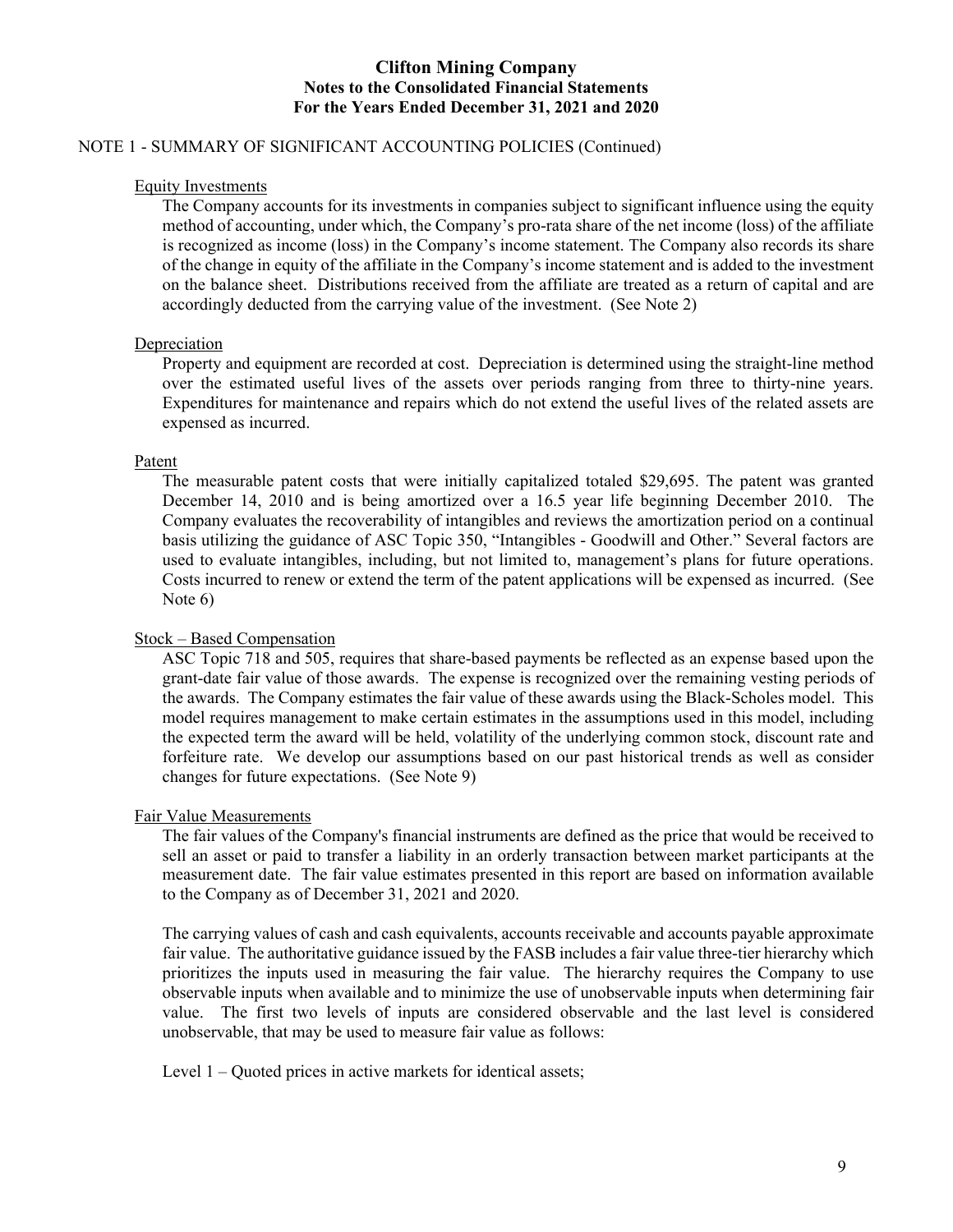#### NOTE 1 - SUMMARY OF SIGNIFICANT ACCOUNTING POLICIES (Continued)

Level 2 – Significant other observable inputs, other than the quoted prices in active markets for identical assets, that are observable either directly or indirectly, such as quoted prices for similar assets or liabilities, quoted prices in markets that are not active, or other inputs that are observable or can be corroborated by observable market data for substantially the full term of the assets or liabilities; and

Level 3 – Significant unobservable inputs in which there is little or no market activity and that are significant to the fair value of the assets or liabilities, which require the reporting entity to develop its own assumptions about the assumptions the market participants would use in pricing the asset or liability based on the best information available in the circumstances.

# Property Acquisition Evaluations and Mineral Exploration Costs

Acquisition costs of mining properties are deferred in the accounts. Mineral exploration expenditures are expensed as incurred. When production is attained, acquisition costs will be depleted using either the unit of production method based upon estimated proven recoverable reserves or the estimated production life of the properties. When deferred expenditures on individual properties exceed their estimated net realizable value, the properties are written down to the estimated value. Costs relating to properties abandoned are charged to operations in the period in which that determination is made.

Costs include the cash consideration and the fair market value of shares issued for the acquisition of mineral properties. Senior management regularly reviews the carrying amounts of mineral properties to assess whether there has been any impairment in value. (See Note 3)

#### Reclamation and Remediation Costs

Current laws and regulations require certain closure, reclamation and remediation work to be done on mineral properties as a result of exploration, development and operating activities. The Company periodically reviews the activities performed on its mineral properties and makes estimates of closure, reclamation and remediation work that will need to be performed as required by those laws and regulations and makes estimates of amounts that are expected to be incurred when the closure, reclamation and remediation work is expected to be performed.

Future closure, reclamation and environmental related expenditures are difficult to estimate in many circumstances due to the early stages of investigation, uncertainties associated with defining the nature and extent of environmental contamination, the uncertainties relating to specific reclamation and remediation methods and costs, application and changing of environmental laws, regulations and interpretation by regulatory authorities and the possible participation of other potentially responsible parties.

Reclamation costs are allocated to expense over the life of the related assets and are periodically adjusted to reflect changes in the estimated present value resulting from the passage of time and revisions to the estimates of either timing or amount of reclamation and abandonment costs. The Company has estimated costs associated with closure, reclamation and environmental reclamation of its properties which have been reflected in its financial statements in accordance with generally accepted accounting principles. (See Note 4)

# Revenue Recognition

The Company recognizes revenue in accordance with the Financial Accounting Standards Board Accounting Standards Codification ("ASC") Subtopic 606-10, Revenue from Contracts with Customers ("ASC 606-10").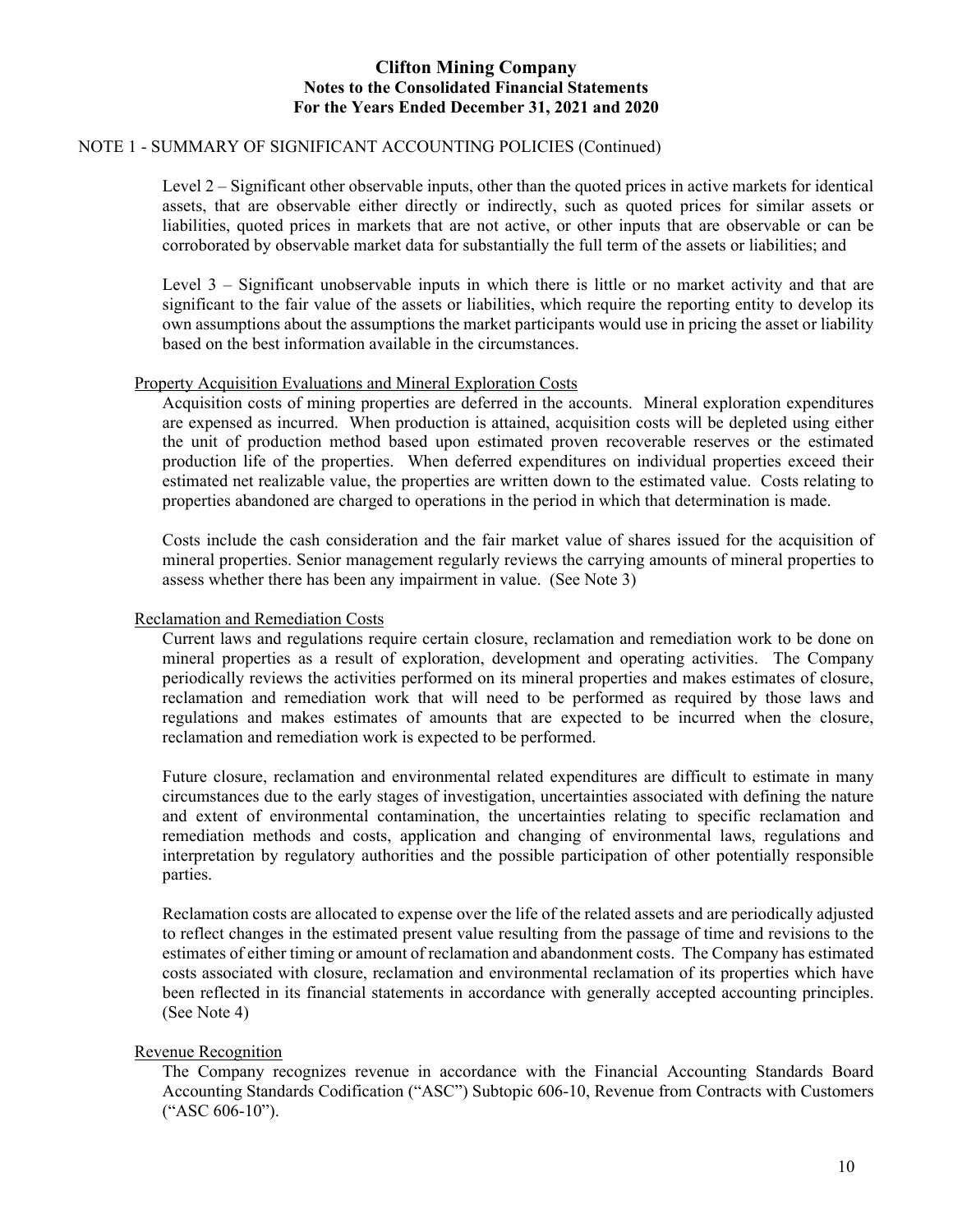#### NOTE 1 - SUMMARY OF SIGNIFICANT ACCOUNTING POLICIES (Continued)

The Company generates revenue through the leasing of its properties and milling equipment to third parties, either by receipt of direct leasing fees or joint venture relationships and the receipt of net smelter royalty payments. Net smelter royalty revenue is typically recognized when a concentrate has been delivered to a refinery and the mineralized ore of gold and silver has been purchased. In both cases, the Company's performance obligation is complete, and revenue is recognized when payments have been made pursuant to the lease agreements or when payments have been received for the sale or mineral concentrates. The Company determines collectability by performing ongoing credit evaluations and monitoring customer accounts receivable balances.

#### Advertising Costs

Advertising costs are charged to general and administrative expenses when incurred. The Company recorded no advertising costs for the years ended December 31, 2021 and 2020.

### Income Taxes

We recognize deferred income tax assets or liabilities for the expected future tax consequences of events that have been recognized in the consolidated financial statements or income tax returns. Deferred income tax assets or liabilities are determined based upon the difference between the financial statement and tax bases of assets and liabilities using enacted tax rates expected to apply when the differences are expected to be settled or realized. Deferred income tax assets are reviewed periodically for recoverability and valuation allowances are provided as necessary.

We classify penalties and interest as income taxes as allowed by ASC Topic 740-10, "Accounting for Uncertainty in Income Taxes." The Company recognizes tax benefits from uncertain positions if it is "more likely than not" that the position is sustainable, based upon its technical merits. The initial measurement of the tax benefit is the largest amount of tax benefit that is greater than 50 percent likely of being realized upon ultimate settlement with a taxing authority having full knowledge of all relevant information.

# Impairment of Long-Lived Assets

Management reviews the net carrying value of all property and equipment and other long-lived assets, including mineral properties, on a periodic basis in accordance with ASC 360-10. We estimate the net realizable value of an asset based on the estimated undiscounted future cash flows that will be generated from operations at each property, the estimated salvage value of the surface plant and equipment and the value associated with property interests. These estimates of undiscounted future cash flows are dependent upon the estimates of metal to be recovered from proven and probable ore reserves, future production cost estimates and future metal price estimates over the estimated remaining life of the mineral property. If undiscounted cash flows are less than the carrying value of a property, an impairment loss will be recognized based upon the estimated expected future cash flows from the property discounted at an interest rate commensurate with the risk involved.

Management's estimates of metal prices, recoverable proven and probable ore reserves, and operating, capital and reclamation costs are subject to risks and uncertainties of change affecting the recoverability of our investment in various projects. Although management believes it has made a reasonable estimate of these factors based on current conditions and information, it is reasonably possible that changes could occur in the near term which could adversely affect management's estimate of net cash flows expected to be generated from our mineral properties and the need for asset impairment write-downs.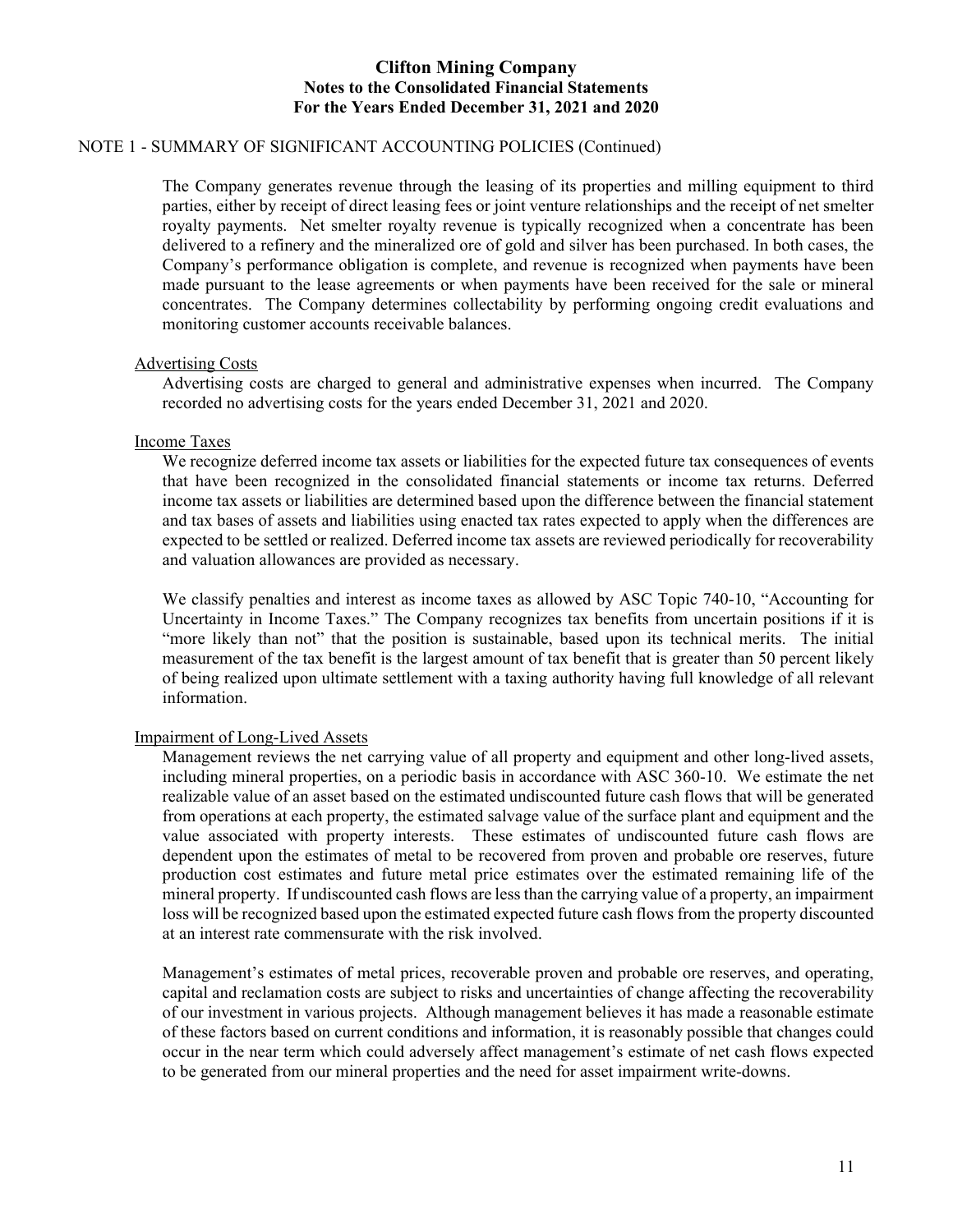#### NOTE 1 - SUMMARY OF SIGNIFICANT ACCOUNTING POLICIES (Continued)

#### Use of Estimates

The preparation of financial statements in conformity with United States generally accepted accounting principles requires management to make estimates and assumptions that affect the reported amounts of assets and liabilities and disclosure of contingent assets and liabilities at the date of the financial statements and the reported amounts of revenues and expenses during the reporting period. Actual results could differ from those estimates.

# Earnings Per Share

Basic and diluted earnings per share are calculated in accordance with ASC Topic 260, "Earnings Per Share". Basic earnings per share is computed by dividing net income by the weighted average number of common shares outstanding during the period. Diluted earnings per share reflects the potential dilution that could occur if stock options and other commitments to issue common stock were exercised resulting in the issuance of common stock of the Company. Due to the net loss during the year ended December 31, 2021, potential common stock was not included in the computation of diluted earnings per share, because to do so would be antidilutive. As of December 31, 2020, the Company had total options of 5,000,000 exercisable and 6,350,000 outstanding, of which 6,350,000 were used in computation of fully diluted net income per share and the Company had none that were anti-dilutive. The earnings per share amounts are net of taxes.

# Concentration of Credit Risk

Financial instruments which potentially subject the Company to credit risk consist primarily of cash and cash equivalents and accounts receivable. At times throughout the year, the Company may maintain certain bank accounts in excess of FDIC insured limits. As of December 31, 2021 and 2020, cash balances that exceed FDIC limits of \$250,000 was \$1,876,794 and \$2,396,774, respectively.

The Company makes judgments as to its ability to collect outstanding accounts receivable and provides an allowance if collection becomes doubtful. Accounts that are judged to be uncollectable are written off. For the years ending December 31, 2021 and 2020, the Company carried no allowance for uncollectable receivables.

As of the years ended December 31, 2021 and 2020, one customer makes up 100% of the receivable balance.

# Reclassifications

Certain prior year amounts have been reclassified to conform to current presentation.

# NOTE 2 - EQUITY INVESTMENT IN AFFILIATE

The Company owned an 17.5% and 17.8% interest in American Silver, LLC (the "Affiliate"), at December 31, 2021 and 2020, respectively. Although ownership percentages below 20% would normally be accounted for as an investment in equity securities, the Company is accounting for this investment, using the equity method due to the Company having significant influence over the Affiliate. Under the equity method the Company's share of the net income (loss) of the affiliate is recognized as income (loss) in the Company's income statement and added to or deducted from the investment account.

Distributions received from the Affiliate are treated as a reduction of the investment account. In addition, the Company's ownership interest in the Affiliate changes as the Affiliate issues additional equity in the ordinary course of business. When the Affiliate issues shares through equity funding the Company recognizes a gain or loss in the same manner as if the Company had sold a portion of its investment. The gain or loss is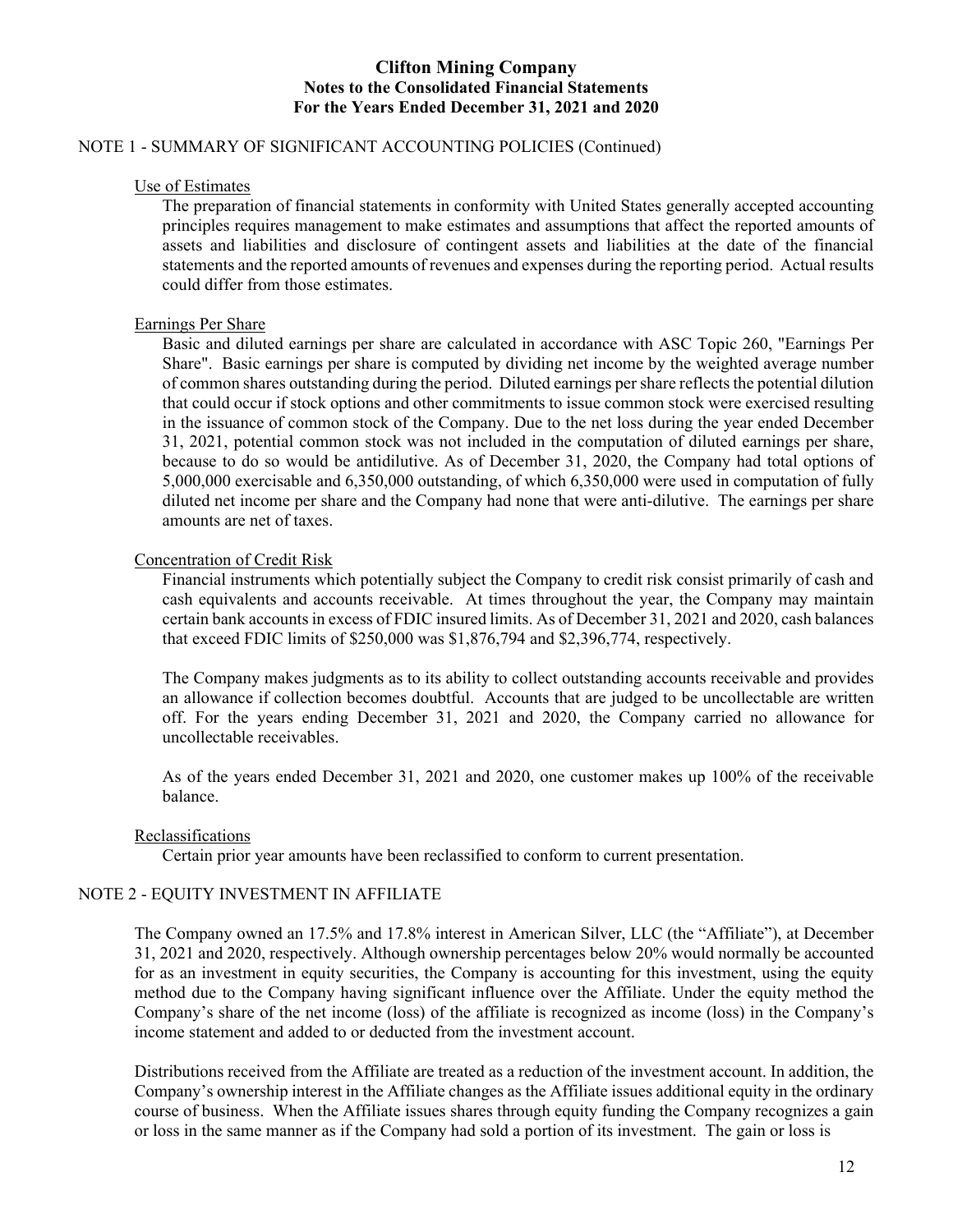# NOTE 2 - EQUITY INVESTMENT IN AFFILIATE (Continued)

measured by comparing the change in the difference between the carrying amount of the investment and the Company's proportionate share of the net assets of the Affiliate after the sale of shares. American Silver, LLC owns 100% of American Biotech Labs, LLC, ABL Manufacturing, LLC, ABL Medical, LLC, ABL International, LLC and ABL BLDG 1, LLC. American Biotech Labs, LLC markets and sells products for the dietary supplement and cosmetic markets, including immune support products, tooth gel products, gels, lotions, and creams for natural skin care.

These products are sold and distributed through health food stores, health care providers, nutritional supplement distributors and other companies throughout the world. ABL Medical, LLC, markets and sells approved wound dressing medical device products cleared under FDA Section 510(k), to pharmacies, retailers, medical offices, hospitals and the tattoo market. ABL Manufacturing, LLC manufactures these products in an FDA registered facility using patented processes.

Distributions received from American Silver, LLC during 2021 and 2020 amounted to \$289,750 and \$1,372,500, respectively. The Company's recognized investment in American Silver, LLC for the years ended December 31, 2021 and 2020, was \$1,449,490 and \$1,306,590, respectively. As the Affiliate continues to obtain additional equity investment and has income or losses, the investment balance will continue to reflect those changes.

| <b>Assets</b>                                                |              | 2021                     | 2020                     |
|--------------------------------------------------------------|--------------|--------------------------|--------------------------|
| Current assets:                                              |              |                          |                          |
| Cash                                                         | $\mathbb{S}$ | 2,375,289 \$             | 2,583,471                |
| Receivables                                                  |              | 554,274                  | 692,519                  |
| Other current assets (prepaid expenses, inventory)           |              | 1,670,343                | 1,933,897                |
| Total current assets                                         |              | 4,599,906                | 5,209,887                |
| Equipment: less accumulated depreciation                     |              | 8,519,291                | 7,945,935                |
| <b>Other Assets</b>                                          |              | 353,087                  | 664,953                  |
| <b>Total Assets</b>                                          |              | 13,472,284 \$ 13,820,775 |                          |
| <b>Liabilities and Members' Equity</b>                       |              |                          |                          |
| Current liabilities:                                         |              |                          |                          |
| Accounts payable, accrued liabilities, current portion lease |              |                          |                          |
| liability, and current portion notes payable                 | $\mathbb{S}$ | $1,163,349$ \$           | 1,813,256                |
| Notes payable, net of current portion and loan costs         |              | 4,023,889                | 4,649,270                |
| Members' equity                                              |              | 8,285,046                | 7,358,249                |
| Total Liabilities and Members' Equity                        |              |                          | 13,472,284 \$ 13,820,775 |
| <b>Statements of Operations</b>                              |              |                          |                          |
| Net sales                                                    | \$           |                          | 10,592,684 \$ 22,336,037 |
| Cost of goods sold                                           |              | (4,216,114)              | (5,576,230)              |
| Selling, general and administrative expenses                 |              | (5,819,365)              | (8,010,182)              |
| Other income (loss)                                          |              | 1,545,581                | (26, 568)                |
| Net income                                                   |              | 2,102,786                | 8,723,057                |
|                                                              |              |                          |                          |

Condensed consolidated financial information of American Silver, LLC as of and for the years ended December 31, 2021 and 2020 was as follows: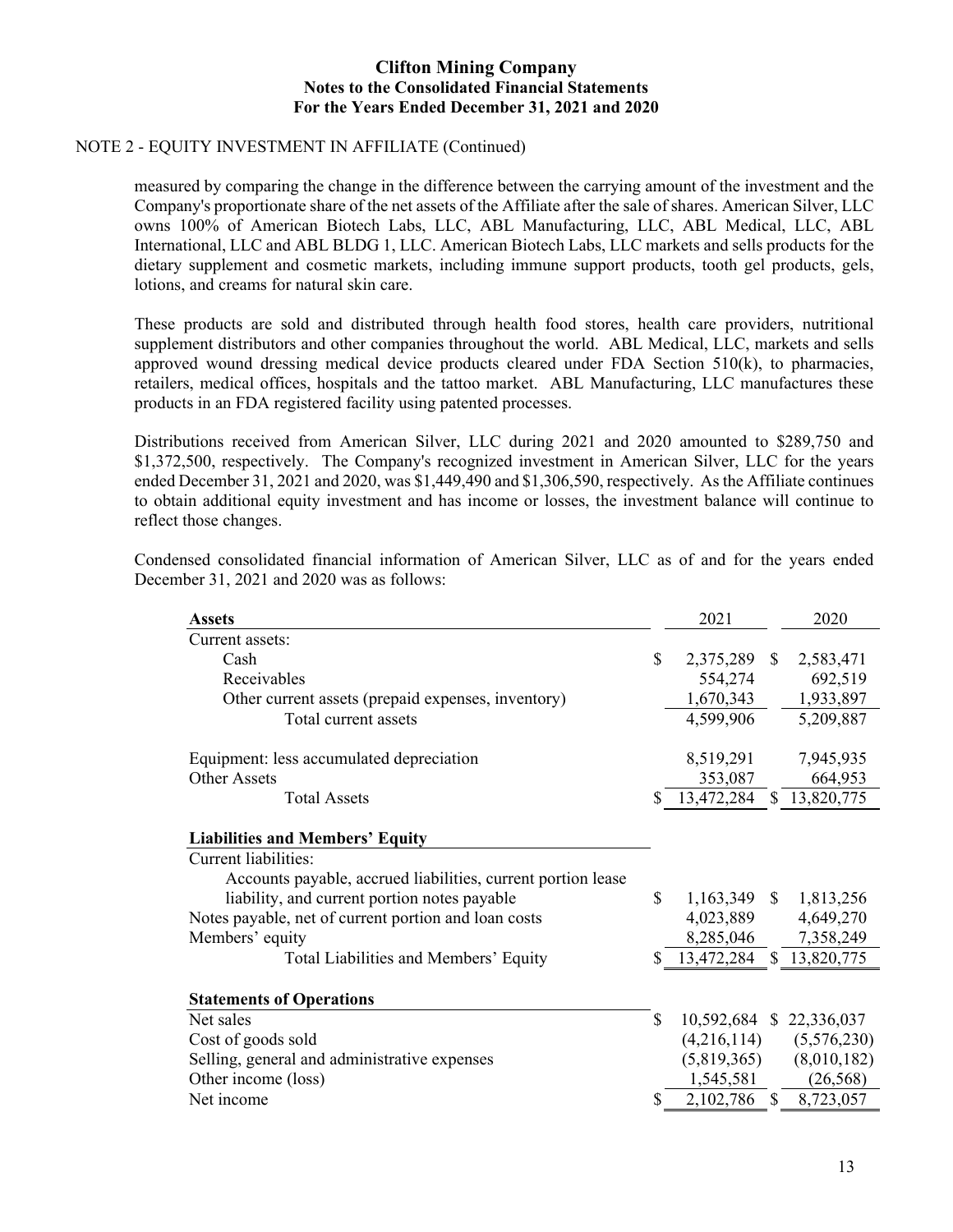#### NOTE 3 - MINERAL PROPERTIES

At December 31, 2021, the Company's mining claims consist of 82 patented claims including 10 patented claims owned 50% by The Woodman Mining Company ("Woodman Mining"), 402 unpatented lode claims, including 32 placer claims, and six (6) state mineral leases, in total covering approximately 14,027 acres. Of these claims, 66 unpatented lode claims and 10 patented claims covering approximately 1,476 acres are subject to a 20-year lease entered on February 7, 2019 with Desert Hawk Gold Corp., which is subject to certain terms and conditions with no ownership interest in the Company properties. The properties are located in the Gold Hill/Clifton Mining District, Tooele County, Northwest Utah area.

The acquisition costs of the mineral properties in the schedule below are stated at or below the market value and are not to exceed the original purchase price. Mineral properties consist of the following:

|                                                  | 2021      | 2020      |
|--------------------------------------------------|-----------|-----------|
| Acquisition costs                                | 1,162,459 | 1,162,459 |
| Asset retirement obligation – mineral properties | 16,006    | 16,006    |
| Land                                             | 2,500     | 2,500     |
| (Less) depletion expense                         | (88, 150) | (75, 850) |
| Total                                            | ,092,815  | 105,115   |

A study prepared by Behre Dolbear & Company, Inc. dated April 1996 and updated October 2000 by Robert Cameron, Consulting reported the following mineralized material for the Clifton shear zone:

| Category        | Tons           | Ag(opt)     | Ag (ounces) | Au (opt) | Au (ounces)   | $Pb(\%)$    |
|-----------------|----------------|-------------|-------------|----------|---------------|-------------|
| Measured $(1)$  | 107,000        | 8.41        | 901,597     | 0.045    | 4,802         | 5.09        |
| Indicated $(2)$ | 473,000        | 8.15        | 3.905.133   | 0.051    | 21,824        | 5.22        |
| Total           | <u>580,000</u> | <u>8.05</u> | 4,806,730   | 0.050    | <u>26,626</u> | <u>5.20</u> |

Notes:

- (1) Measured Resources are those materials for which tonnage is computed from dimensions revealed in outcrops or mine workings and/or drill holes and for which the grade is computed from the results of adequate sampling. The sites for inspection, sampling and measurement are so spaced and the geological character is so well defined that the size, shape and mineral content are established.
- (2) Indicated Resources are those materials for which tonnage and grade are computed partly from specific measurements, samples, or production data, and partly from projections for a reasonable distance on geological evidence. The sites available for inspection, measurement, and sampling are too widely or otherwise inappropriately spaced to outline the material completely or to establish its grade throughout.

Behre Dolbear qualified the mineralized material estimate as follows: The majority of the surface samples were collected from old, shallow prospecting pits that occurred at irregular spacing; the underground samples were taken from only readily accessible locations in old mines; and the sampling technique may have biased the Clifton data.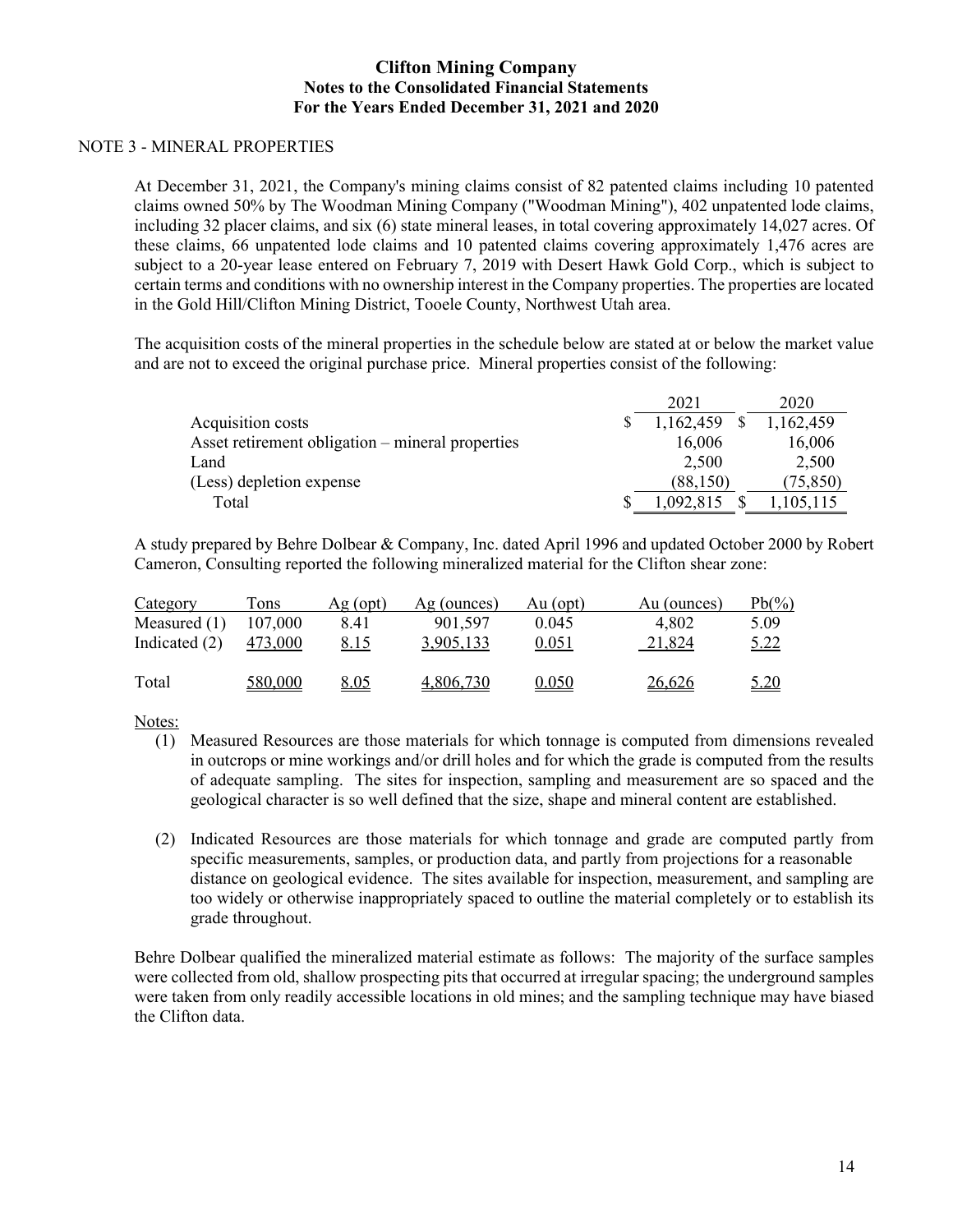# NOTE 4 - RECLAMATION AND REMEDIATION LIABILITIES

Federal, state and local laws and regulations concerning environmental protection affect the Company's operations. Under current regulations, the Company is required to meet performance standards to minimize environmental impact from operations and to perform site reclamation and remediation activities. The Company's provisions for reclamation and remediation liabilities are based on known requirements. It is not possible to estimate the impact on operating results, if any, of future legislative or regulatory developments.

The following table sets out the activity for the Company's reclamation and remediation liabilities for the years ending December 31, 2021 and 2020.

|                        | December 31, | December 31, |
|------------------------|--------------|--------------|
|                        | 2021         | 2020         |
| <b>Opening Balance</b> | 52,669       | 49,624       |
| Accretion              | 3,232        | 3,045        |
| <b>Ending Balance</b>  | 55,901       | 52,669       |

The Company believes that the reclamation obligations incurred by the exploration and development work being performed by Desert Hawk are adequately provided for in the current reclamation estimates on mining claims remaining under contract. Desert Hawk, on an ongoing basis, is required to obtain permits and post reclamation bonds and reclaim any disturbances caused by the exploration work. The Company has also posted reclamation bonds as required with current balances of \$258,574 and \$262,335 at December 31, 2021 and 2020, respectively.

# NOTE 5 - COMMITMENTS AND CONTINGENT LIABILITIES

Effective February 7, 2019, the Company entered into a Second Amended and Restated Lease Agreement in which the Company and Woodman Mining granted to Desert Hawk continued possession of some of the Company's properties for exploration, development and mining, and the right to occupy the specified properties and to explore, develop and mine these properties for minerals.

# NOTE 6 - PROPERTY AND EQUIPMENT AND PATENTS

Buildings and equipment, less accumulated depreciation as of December 31, 2021 and 2020 consisted of the following: Accumulated Net Book

|    |         |         | Accumulated      |    | Net Book                                            |
|----|---------|---------|------------------|----|-----------------------------------------------------|
|    | Cost    |         | Depreciation     |    | Value                                               |
| S  | 347,886 | S       |                  |    | 126,733                                             |
|    | 21,536  |         | (11, 593)        |    | 9,943                                               |
|    | 369,422 |         | (232,746)        |    | 136,676                                             |
|    |         |         |                  |    |                                                     |
|    |         |         |                  |    | 342,456                                             |
|    |         |         |                  |    |                                                     |
| \$ | 25,434  |         |                  |    |                                                     |
|    | 4,334   |         | (4, 334)         |    |                                                     |
|    | 5,639   |         | (5,639)          |    |                                                     |
|    | 35,407  |         | (35, 407)        | -S |                                                     |
|    |         |         |                  |    |                                                     |
|    | 29,694  | S       | (19, 881)        | S  | 9,813                                               |
|    | Total   | 999,812 | <b>S</b><br>- \$ |    | $(221, 153)$ \$<br>$(657,356)$ \$<br>$(25, 434)$ \$ |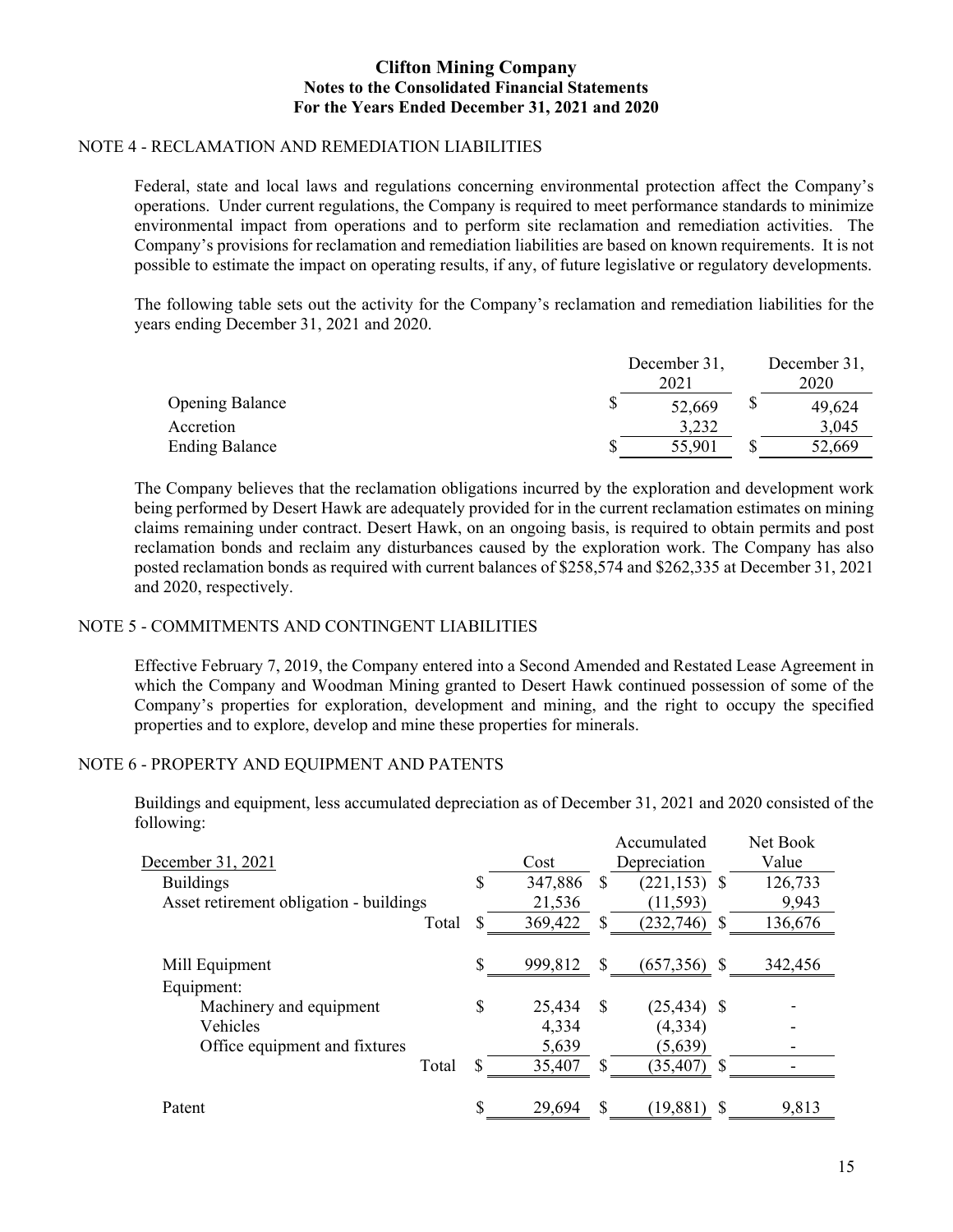# NOTE 6 - PROPERTY AND EQUIPMENT AND PATENTS (Continued)

|                                         |    |         |               | Accumulated     |               | Net Book |
|-----------------------------------------|----|---------|---------------|-----------------|---------------|----------|
| December 31, 2020                       |    | Cost    |               | Depreciation    |               | Value    |
| <b>Buildings</b>                        | \$ | 347,886 | \$.           | $(212, 232)$ \$ |               | 135,654  |
| Asset retirement obligation - buildings |    | 21,536  |               | (11, 041)       |               | 10,495   |
| Total                                   | S  | 369,422 | S             | (223, 273)      | <b>S</b>      | 146,149  |
|                                         |    |         |               |                 |               |          |
| Mill Equipment                          | \$ | 999,812 | \$            | $(618, 671)$ \$ |               | 381,141  |
| Equipment:                              |    |         |               |                 |               |          |
| Machinery and equipment                 | \$ | 25,434  | <sup>\$</sup> | $(25, 434)$ \$  |               |          |
| Vehicles                                |    | 4,334   |               | (4, 334)        |               |          |
| Office equipment and fixtures           |    | 5,639   |               | (5,639)         |               |          |
| Total                                   | \$ | 35,407  | S             | (35, 407)       | <sup>\$</sup> |          |
|                                         |    |         |               |                 |               |          |
| Patent                                  | \$ | 29,694  |               | (18,082)        |               | 11,612   |

The amount of patent amortization expense for each of the next five years will be approximately \$1,800 per year. Total patent amortization expense for the years ending December 31, 2021 and 2020, totals \$1,799 and \$1,805, respectively. Total depreciation expense for the years ending December 31, 2021 and 2020, was \$48,158 and \$48,288, respectively.

# NOTE 7 - CAPITAL STOCK

Our authorized capital stock consists of 70,000,000 shares of common stock, par value \$0.001 per share and 10,000,000 shares of preferred stock, par value \$0.001 per share, of which 251,918 have been designated as 1993 Series Preferred A Stock. In January 2020, pursuant to a Share Repurchase Plan, the Company began buying back Company common shares pursuant to SEC Rule 10b-18 and as of December 31, 2021, the Company had repurchased 3,558,530 common shares at a cumulative cost of \$676,561. As the ultimate disposition is not yet decided, the cost of the acquired stock is shown separately as a deduction from the total of capital stock, additional paid-in capital, and retained earnings.

As of December 31, 2021 and 2020, the number of shares outstanding was 58,770,791 and 58,770,791, respectively, less the treasury shares and shares held at the Company's brokerage account, the balances were 55,212,261 and 56,166,484, respectively, of common stock outstanding. There were 154,584 and 154,584, respectively, of 1993 Series Preferred A Stock outstanding. During 2021 and 2020, the Company issued no shares of common stock.

The 1993 Preferred is voted with the common stock of the Company as a single class and is not entitled to vote as a separate class, except to the extent that the consent of the holders of the 1993 Preferred, voting as a class, is specifically required by the provisions of the corporation laws of the state of Utah, as now existing or as hereafter amended. Each holder of 1993 Preferred is entitled to such number of votes in respect of each share of such stock held by him or her that would be appurtenant to the common stock issuable upon conversion in respect of such stock. Subject to adjustment upon the happening of certain events, the 1933 Preferred is convertible into common stock on a one-for-one basis. The 1993 Preferred may be converted at the option of the holder at any time.

The 1993 Preferred is automatically convertible into common stock upon the happening of any of the following events: (1) the date of effectiveness of a registration statement under the Securities Act of 1933, as amended, (the "Securities Act") or any successor statute, which covers the resale of common stock issuable on the conversion of the 1993 Preferred, (2) the date of effectiveness of a registration statement under the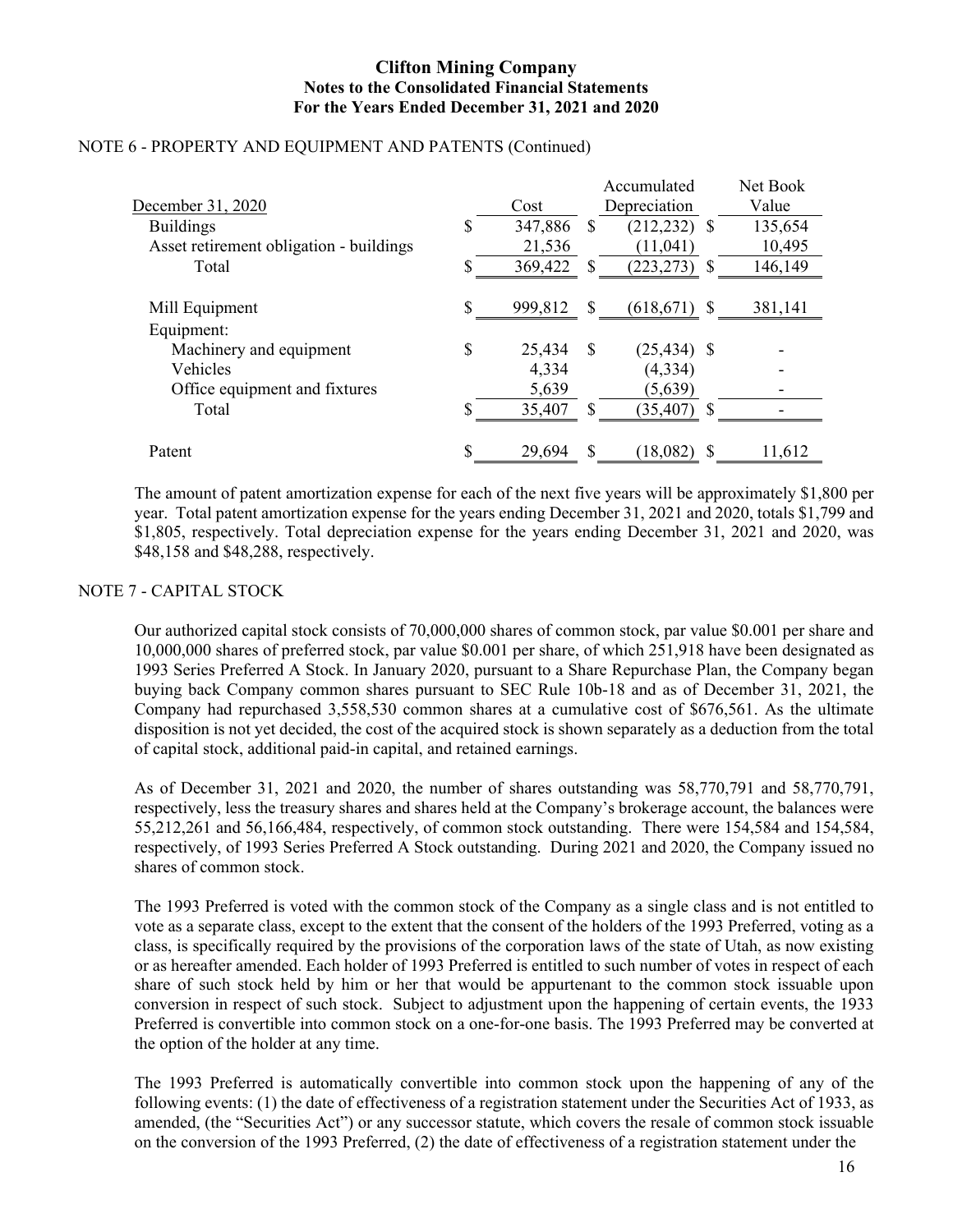# NOTE 7 - CAPITAL STOCK (Continued)

Securities Act, for a firmly underwritten offering of common stock which will provide gross proceeds to the Company of \$5,000,000 or more, (3) the date on which the Company has received gross proceeds of at least \$5,000,000 pursuant to a best-efforts offering of common stock which was registered pursuant to the Securities Act, or (4) the date on which the Board causes a notice to be sent, by first class mail to the latest known address as shown on the Company's records, to the holders of 1993 Preferred which accurately states that: (a) the Company has successfully completed two consecutive fiscal years in which it has shown in each year a net profit before taxes (excluding nonrecurring and extraordinary items), (b) such net profit is shown on the Company's regular books and records of account and (c) the aggregate amount of the two-year period net profit equals or exceeds \$5,000,000.

#### NOTE 8 - RELATED PARTY TRANSACTIONS

The Company shares office space with American Biotech Labs, LLC and incurs rent and ancillary charges in connection with this arrangement. The Company incurred \$7,860 and \$7,860 of such costs which were charged to operations in each year for 2021 and 2020, respectively. As of December 31, 2021 and 2020, no amounts were due to American Biotech Labs, LLC. The unconsolidated affiliate American Silver, LLC, is considered to be a related party due to several of the Company's management and board members have similar positions with the affiliate. The Company has recorded payroll expense, accrued wages, and accounts payable to these officers and directors of the Company, which totaled for the years ended December 31, 2021 and 2020, \$144,100 and \$144,100, respectively.

# NOTE 9 - STOCK OPTIONS

The Company has adopted a stock option plan. Under the plan, options or stock awards may be granted to employees, including officers, of the Company and to other individuals who are not employees of the Company as may be deemed in the best interest of the Company by the board of directors or duly authorized committee.

The plan makes available 10% of the outstanding shares for grants. Options granted under this plan shall have a term established by the board of directors, but in no event will the term exceed five years. The exercise price of each option is to be determined by the board of directors on the date of grant. All options granted to date, are for a stated term of five years or less. Information regarding the option plan is summarized as follows:

| Date granted       |    | Weighted<br>average<br>price<br>per share | Outstanding<br>at<br>January 1,<br>2020 | Granted   | Exercised | Expired/<br>forfeited | Outstanding<br>at<br>December<br>31, 2020 |
|--------------------|----|-------------------------------------------|-----------------------------------------|-----------|-----------|-----------------------|-------------------------------------------|
| August 12, 2015    | \$ | 0.14                                      | 950,000                                 |           |           | 950,000               |                                           |
| August 23, 2016    | \$ | 0.14                                      | 950,000                                 |           |           |                       | 950,000                                   |
| September 15, 2017 | S  | 0.09                                      | 1,350,000                               |           |           |                       | 1,350,000                                 |
| September 18, 2018 | \$ | 0.075                                     | 1,350,000                               |           |           |                       | 1,350,000                                 |
| July 26, 2019      | \$ | 0.08                                      | 1,350,000                               |           |           |                       | 1,350,000                                 |
| September 2, 2020  | \$ | 0.132                                     |                                         | 1,350,000 |           |                       | 1,350,000                                 |
| Total options      | \$ | 0.10                                      | 5,950,000                               | 1,350,000 |           | 950,000               | 6,350,000                                 |

Exercisable at December 31, 2020 5,000,000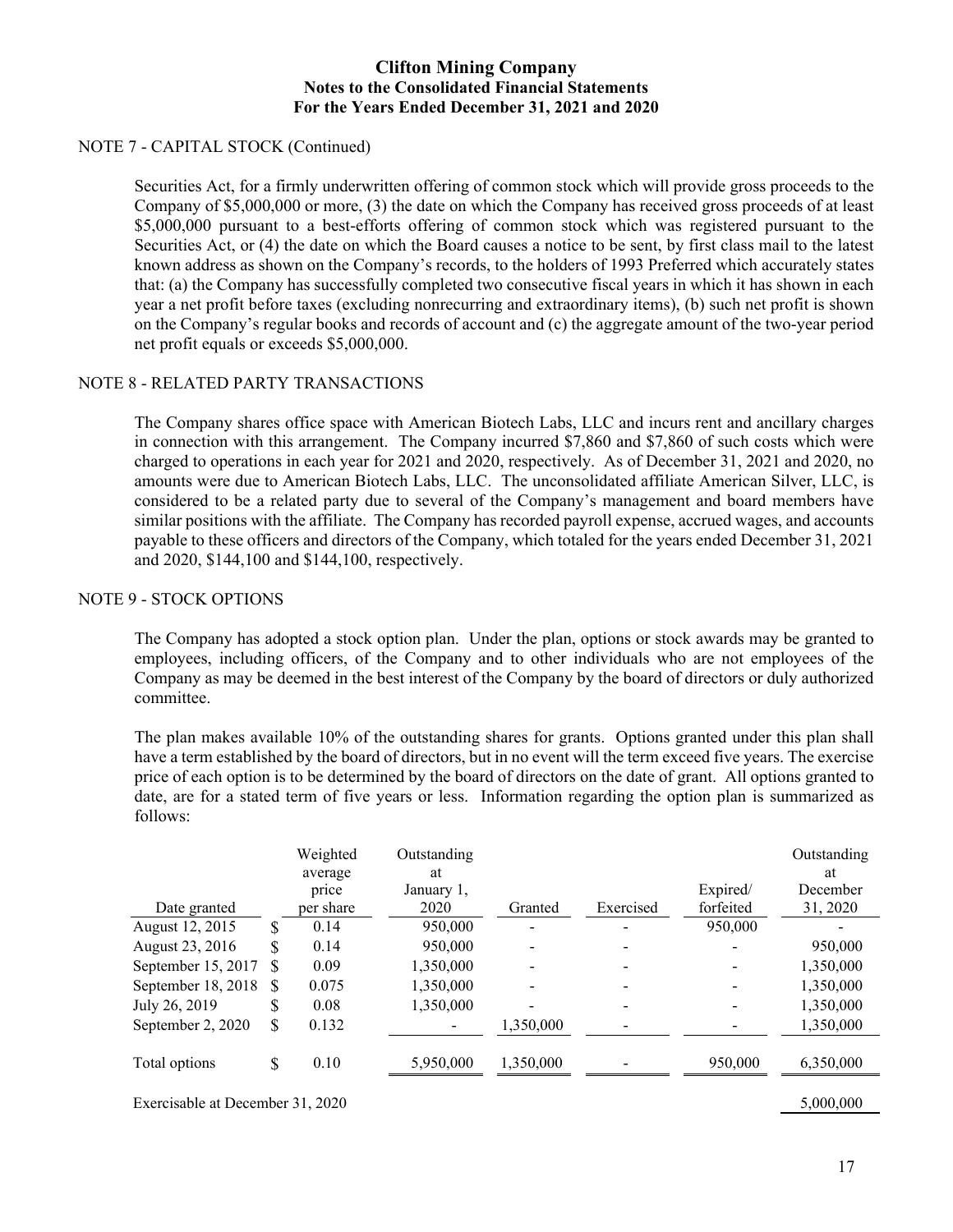# NOTE 9 - STOCK OPTIONS (Continued)

|                                  |    |           |             |         |           |           |             | Weighted     |
|----------------------------------|----|-----------|-------------|---------|-----------|-----------|-------------|--------------|
|                                  |    | Weighed   | Outstanding |         |           |           | Outstanding | average      |
|                                  |    | Average   | at          |         |           |           | At          | remaining    |
|                                  |    | Price     | January 1,  |         |           | Expired/  | December    | contractual  |
| Date granted                     |    | per share | 2021        | Granted | Exercised | Forfeited | 31, 2021    | life (years) |
| August 23, 2016                  | S  | 0.14      | 950,000     |         |           | 950,000   |             | 0.00         |
| September 15, 2017 \$            |    | 0.09      | 1,350,000   |         | -         |           | 1,350,000   | 0.71         |
| September 18, 2018 \$            |    | 0.075     | 1,350,000   |         | -         |           | 1,350,000   | 1.72         |
| July 26, 2019                    | \$ | 0.08      | 1,350,000   |         |           |           | 1,350,000   | 2.57         |
| September 2, 2020                | \$ | 0.132     | 1,350,000   |         |           |           | 1,350,000   | 3.67         |
| August 24, 2021                  | \$ | 0.15      | 1,350,000   |         |           |           | 1,350,000   | 4.65         |
| Total options                    | \$ | 0.11      | 7,700,000   |         |           | 950,000   | 6,750,000   | 2.66         |
| Exercisable at December 31, 2021 |    |           |             |         |           |           | 5,400,000   | 2.17         |

The valuation for stock-based compensation expense recognized for the years ended December 31, 2021 and 2020, was \$101,955 and \$62,285, respectively, relating to employee stock options issued during the respective periods. As of December 31, 2021 there was \$77,850 of unrecognized stock-based compensation expense related to non-vested employee stock options. The valuation for stock-based compensation expense assumes all awards will vest, therefore no reduction has been made for estimated forfeitures.

The following assumptions were made in estimating fair value for the options issued in 2021 and 2020.

|                         | August 24, | September 2, |
|-------------------------|------------|--------------|
|                         | 2021       | 2020         |
| Risk-free interest rate | $0.8\%$    | $0.26\%$     |
| Expected life           | 5 years    | 5 years      |
| Expected volatility     | 70%        | 64%          |

# NOTE 10 - FAIR VALUE OF FINANCIAL INSTRUMENTS

The Company's financial instruments which include cash and cash equivalents, receivables, accounts payable, and other payables are stated on the Company's balance sheet at fair value. Those financial instruments for which the fair value is estimated, according to a hierarchy measurement based on three levels of inputs, is presented below for the years ending December 31, 2021 and 2020, as follows:

| December 31, 2021              |              |         |                          |                                                 |
|--------------------------------|--------------|---------|--------------------------|-------------------------------------------------|
|                                |              |         |                          | Fair Value Measurement at the End of the Period |
|                                | Carrying     |         |                          |                                                 |
| Financial Instruments:         | Value        | Level 1 | Level 2                  | Level 3                                         |
| Equity securities              |              |         | $\overline{\phantom{0}}$ | $\overline{\phantom{0}}$                        |
| Equity securities in affiliate | 5,810,824    |         | 5,810,824                | -                                               |
| Total                          | 5,810,825 \$ |         | 5,810,824                |                                                 |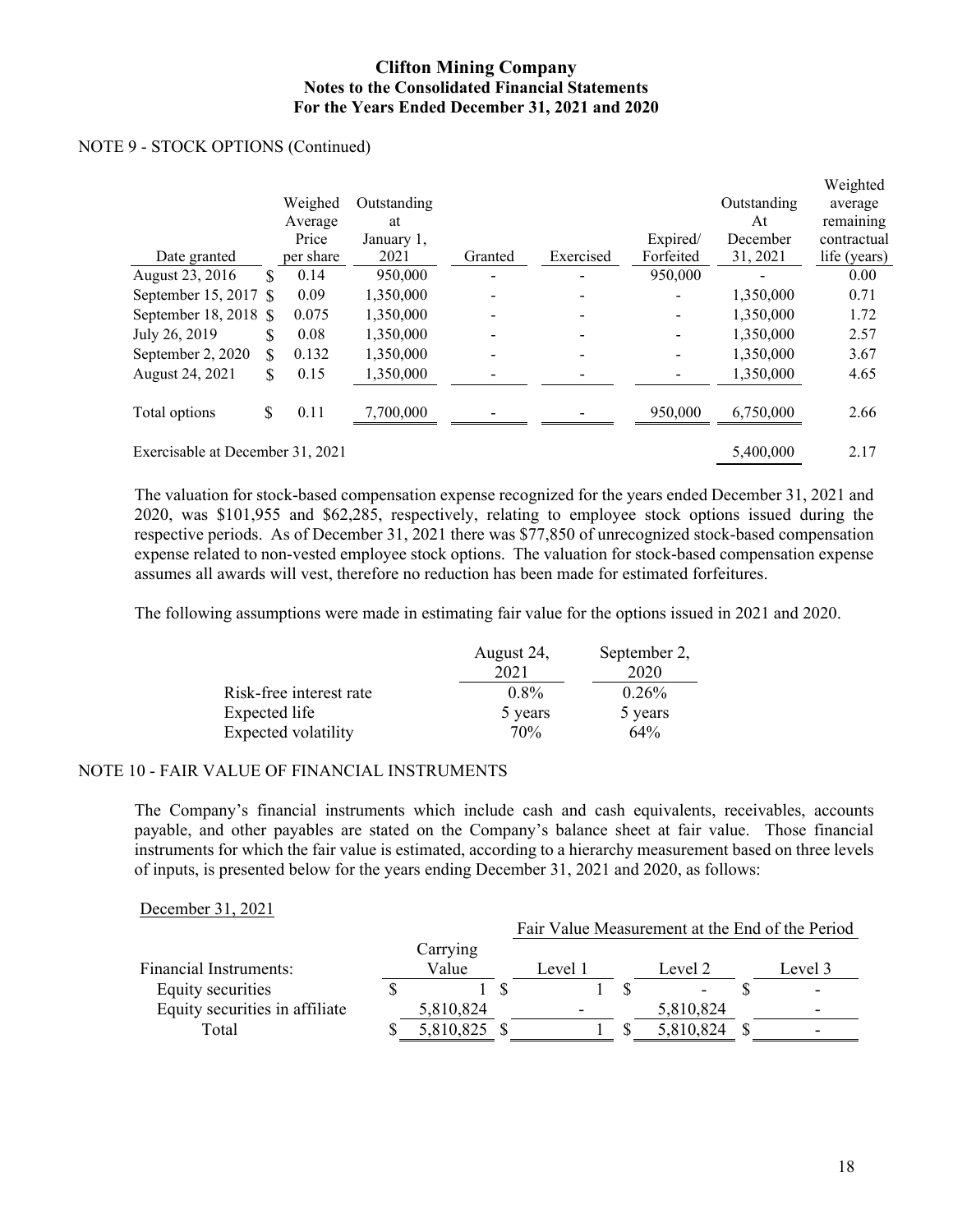# NOTE 10 - FAIR VALUE OF FINANCIAL INSTRUMENTS (Continued)

| Carrying  |         |           |                                                 |
|-----------|---------|-----------|-------------------------------------------------|
| Value     | Level 1 | Level 2   | Level 3                                         |
|           | 96      | -         | -                                               |
| 5,810,824 |         | 5,810,824 |                                                 |
| 5,810,920 | 96      | 5,810,824 |                                                 |
|           | 96 S    |           | Fair Value Measurement at the End of the Period |

**Level 1** - The Company's Level 1 assets consist of those assets with readily determinable fair values based on quoted prices in active markets for identical assets.

**Level 2** - The Company's Level 2 assets consisted of those equity investments in affiliates with fair values that are determined by significant other observable inputs, which would include other share placements made by affiliate during the current period.

**Level 3** - The Company had no investments which were considered to be Level 3 assets, which values are based on significant unobservable inputs.

# NOTE 11 - INCOME TAXES

Effective January 1, 2007, the Company adopted the provisions of ASC Topic 740-10, "Accounting for Uncertainty in Income Taxes," which clarifies the accounting for uncertainty in income taxes recognized in a company's financial statements in accordance with FASB Statement No. 109, *Accounting for Income Taxes*. ASC Topic 740-10 requires a company to determine whether it is more likely than not that a tax position will be sustained upon examination based upon the technical merits of the position.

Interpretations of and guidance surrounding income tax laws and regulations change over time. As such, changes in the subjective assumptions and judgments can materially affect amounts recognized in the balance sheets and statements of income.

At the adoption date of January 1, 2007, the Company had no unrecognized tax benefit which would affect the effective tax rate if recognized. There has been no significant change in the unrecognized tax benefit during the years ended December 31, 2021 and 2020.

The Company classifies interest and penalties arising from the underpayment of income taxes in the statement of income under general and administrative expenses. As of December 31, 2021, the Company had no accrued interest or penalties related to uncertain tax positions. The Company is no longer subject to federal and state income tax examinations for the years prior to 2016.

At December 31, 2021, the Company has net operating loss carry-forwards available to offset future taxable income from the year 2022 through 2041 of approximately \$2,938,000. The utilization of the net operating loss carry-forwards is dependent upon the tax laws in effect at the time the net carry-forwards can be utilized. The Internal Revenue Code contains provisions that likely could reduce or limit the availability and utilization of these net operating loss carry-forwards. For example, limitations are imposed on the utilization of net operating loss carry-forwards if certain ownership changes have taken place. The Company will perform an analysis to determine whether any such limitations have occurred as the net operating losses are utilized. The amount of, and ultimate realization of, the benefits from the net operating losses is dependent, in part, upon the tax laws in effect, the Company's future earnings, and other future events, the effects of which cannot be determined.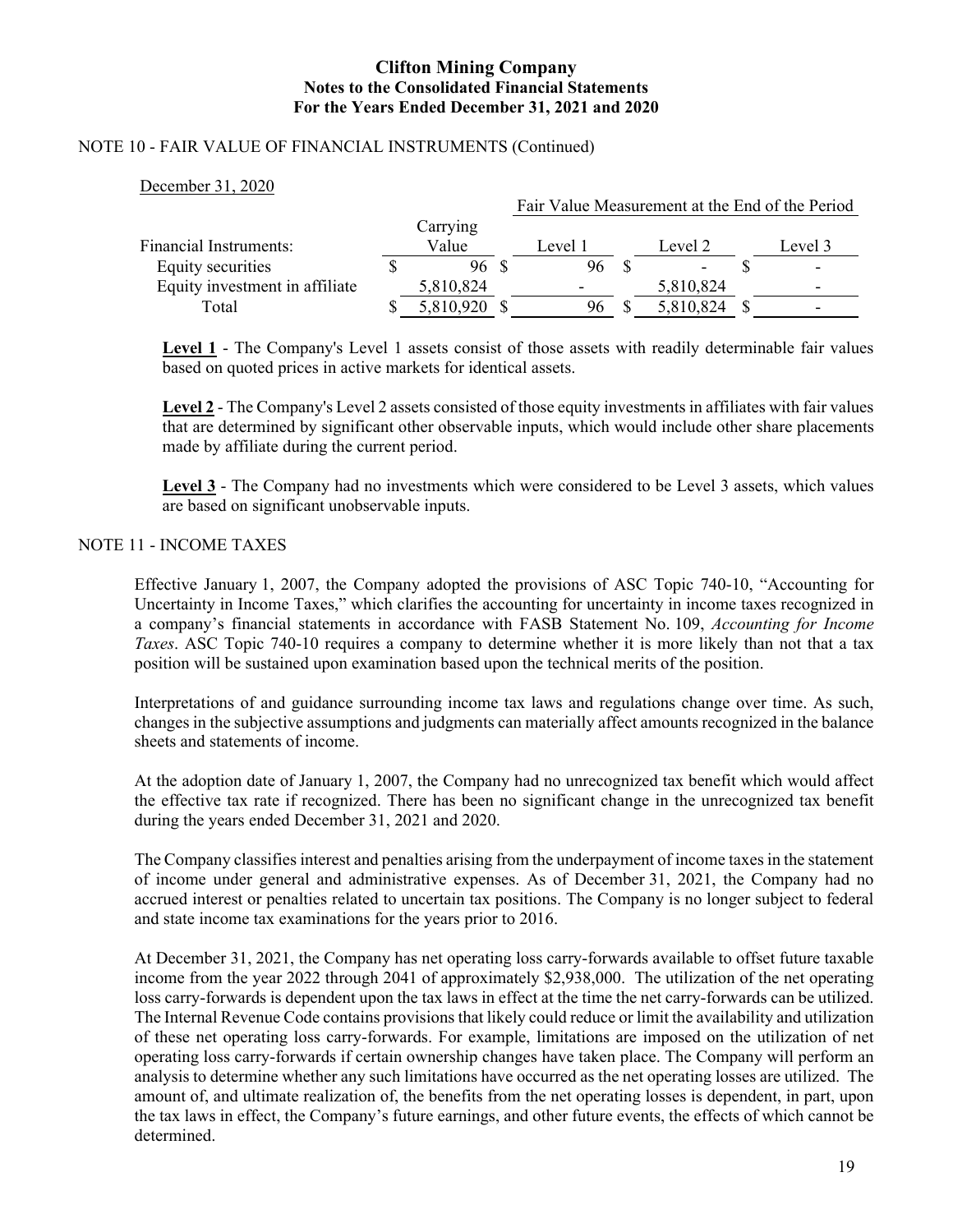# NOTE 11 - INCOME TAXES (Continued)

The Company has established a valuation allowance for all deferred income tax assets not offset by deferred income tax liabilities due to the uncertainty of their realization. Accordingly, there is no benefit for income taxes in the accompanying consolidated statements of operations.

Deferred income taxes are determined based on the estimated future effects of differences between the financial statement and income tax reporting bases of assets and liabilities given the provisions of currently enacted tax laws and the tax rates expected to be in place.

The deferred income tax assets (liabilities) are comprised of the following calculated at an expected U.S. Federal Statutory tax rate of 21% at December 31, 2021 and 21% at December 31, 2020:

|                                                                      |   | 2021       | December 31, December 31,<br>2020 |
|----------------------------------------------------------------------|---|------------|-----------------------------------|
| Deferred tax assets:<br><b>NOL Carryover</b><br>Accrued compensation | S | 617,000 \$ | 452,200                           |
| Valuation allowance<br>Net deferred tax asset                        |   | (617,000)  | (452,200)                         |

The income tax provision differs from the amount of income tax determined by applying the U.S. federal income tax rate to pretax loss for the years ended December 31, 2021 and 2020 due to the following:

|                                               | 2021      |    | 2020      |
|-----------------------------------------------|-----------|----|-----------|
| Federal income tax benefit at statutory rate  | (66, 600) | ۰Δ | 931,900   |
| Accretion                                     | 700       |    | 600       |
| Unrealized (gain) loss from equity investment | (56,200)  |    | 21,900    |
| Unrealized gain from equity securities        |           |    | (732,100) |
| Stock based compensation                      | 21,400    |    | 13,100    |
| NOL carryover used                            |           |    | (235,300) |
| Accrued compensation - related party          |           |    | (200)     |
| Valuation allowance                           | 100,700   |    | 100       |
| Income tax benefit for fiscal year            |           |    |           |

# NOTE 12 - EARNINGS PER SHARE

The following data sets forth the computation of basic and diluted earnings per share.

|                                                                       | December 31,<br>2021 | December 31,<br>2020 |
|-----------------------------------------------------------------------|----------------------|----------------------|
| Numerator: Net income (loss) for basic and diluted earnings per share | $(317,336)$ \$       | 4,437,730            |
| Denominator: Basic earnings per share weighted average shares         | 55,482,679           | 57,671,745           |
| Effective of Dilutive Securities (Stock Options)                      |                      | 2,383,862            |
| Denominator: Fully diluted earnings per share weighted average shares | 55,482,679           | 60,055,607           |
| Basic earnings (loss) per share                                       | $(0.01)$ \$          | 0.08                 |
| Fully diluted earnings (loss) per share                               | (0.01)               | 0.07                 |